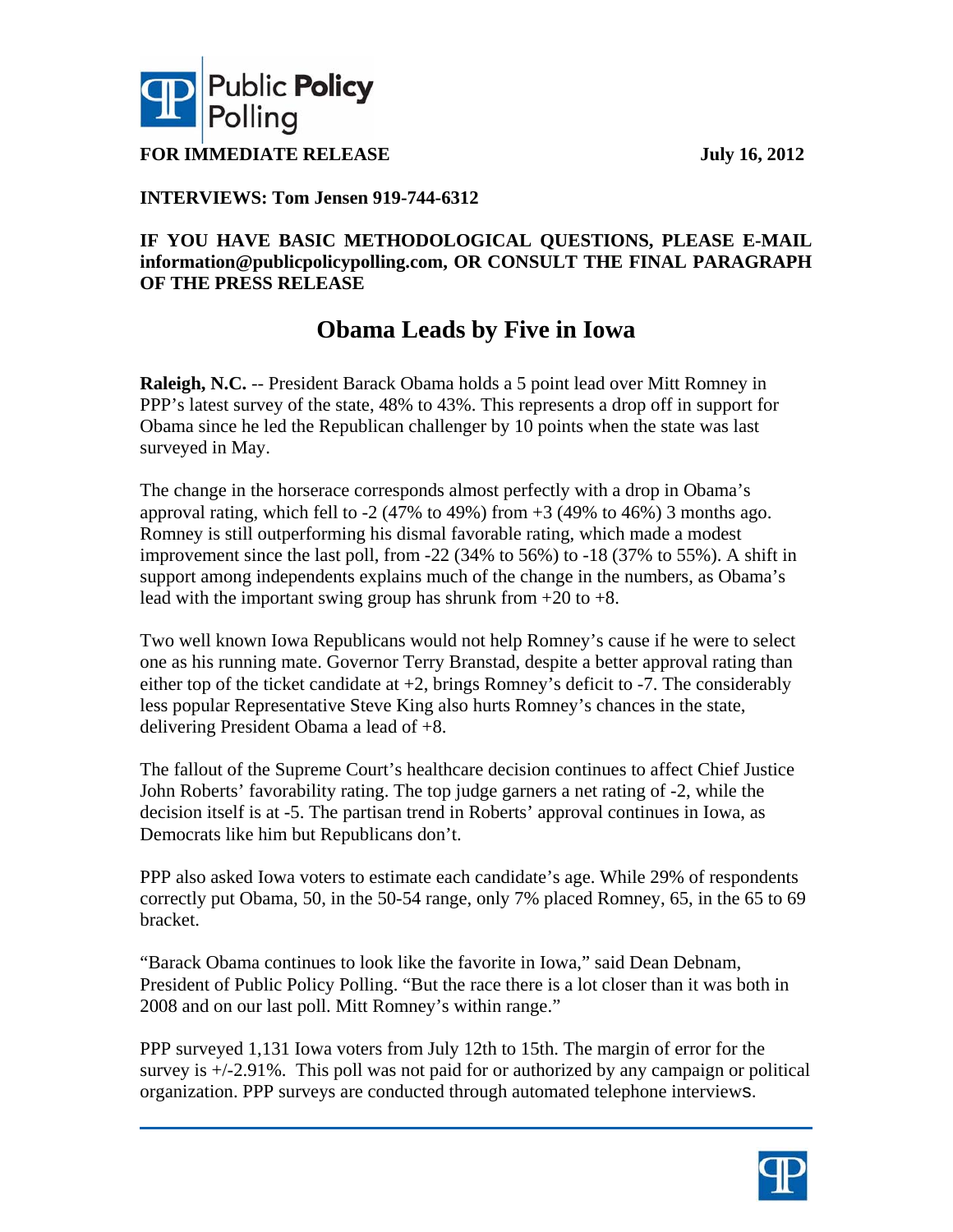

# **Iowa Survey Results**

| Q <sub>1</sub> | Do you approve or disapprove of President<br>Barack Obama's job performance?                                                                                                                                                   |    |
|----------------|--------------------------------------------------------------------------------------------------------------------------------------------------------------------------------------------------------------------------------|----|
|                |                                                                                                                                                                                                                                |    |
|                |                                                                                                                                                                                                                                |    |
|                |                                                                                                                                                                                                                                | 4% |
| Q <sub>2</sub> | Do you have a favorable or unfavorable opinion<br>of Mitt Romney?                                                                                                                                                              |    |
|                |                                                                                                                                                                                                                                |    |
|                |                                                                                                                                                                                                                                |    |
|                |                                                                                                                                                                                                                                |    |
| Q <sub>3</sub> | If the candidates for President this year were<br>Democrat Barack Obama and Republican Mitt<br>Romney, who would you vote for?                                                                                                 |    |
|                |                                                                                                                                                                                                                                |    |
|                |                                                                                                                                                                                                                                |    |
|                |                                                                                                                                                                                                                                |    |
| Q4             | Do you approve or disapprove of Governor<br>Terry Branstad's job performance?                                                                                                                                                  |    |
|                |                                                                                                                                                                                                                                |    |
|                |                                                                                                                                                                                                                                |    |
|                |                                                                                                                                                                                                                                |    |
| Q5             | If the Democratic ticket was Barack Obama for<br>President and Joe Biden for Vice President,<br>and the Republican ticket was Mitt Romney for<br>President and Terry Branstad for Vice<br>President, which would you vote for? |    |
|                |                                                                                                                                                                                                                                |    |
|                |                                                                                                                                                                                                                                |    |
|                |                                                                                                                                                                                                                                |    |
|                |                                                                                                                                                                                                                                |    |

**Q6** Do you have a favorable or unfavorable opinion of Steve King?

|    |                                                                                                                                                                                                                            | 37% |
|----|----------------------------------------------------------------------------------------------------------------------------------------------------------------------------------------------------------------------------|-----|
|    |                                                                                                                                                                                                                            |     |
| Q7 | If the Democratic ticket was Barack Obama for<br>President and Joe Biden for Vice President,<br>and the Republican ticket was Mitt Romney for<br>President and Steve King for Vice President,<br>which would you vote for? |     |
|    |                                                                                                                                                                                                                            |     |
|    |                                                                                                                                                                                                                            |     |
|    |                                                                                                                                                                                                                            |     |
| Q8 | Do you have a favorable or unfavorable opinion<br>of Supreme Court Chief Justice John Roberts?                                                                                                                             |     |
|    |                                                                                                                                                                                                                            |     |
|    |                                                                                                                                                                                                                            |     |
|    |                                                                                                                                                                                                                            |     |
| Q9 | Do you agree or disagree with the Supreme<br>Court's ruling on the health care reform bill?                                                                                                                                |     |
|    |                                                                                                                                                                                                                            |     |
|    |                                                                                                                                                                                                                            |     |
|    |                                                                                                                                                                                                                            |     |
|    | Q10 Do you support or oppose the new immigration<br>policy Barack Obama announced last month?                                                                                                                              |     |
|    |                                                                                                                                                                                                                            |     |
|    |                                                                                                                                                                                                                            |     |
|    |                                                                                                                                                                                                                            | 17% |
|    |                                                                                                                                                                                                                            |     |

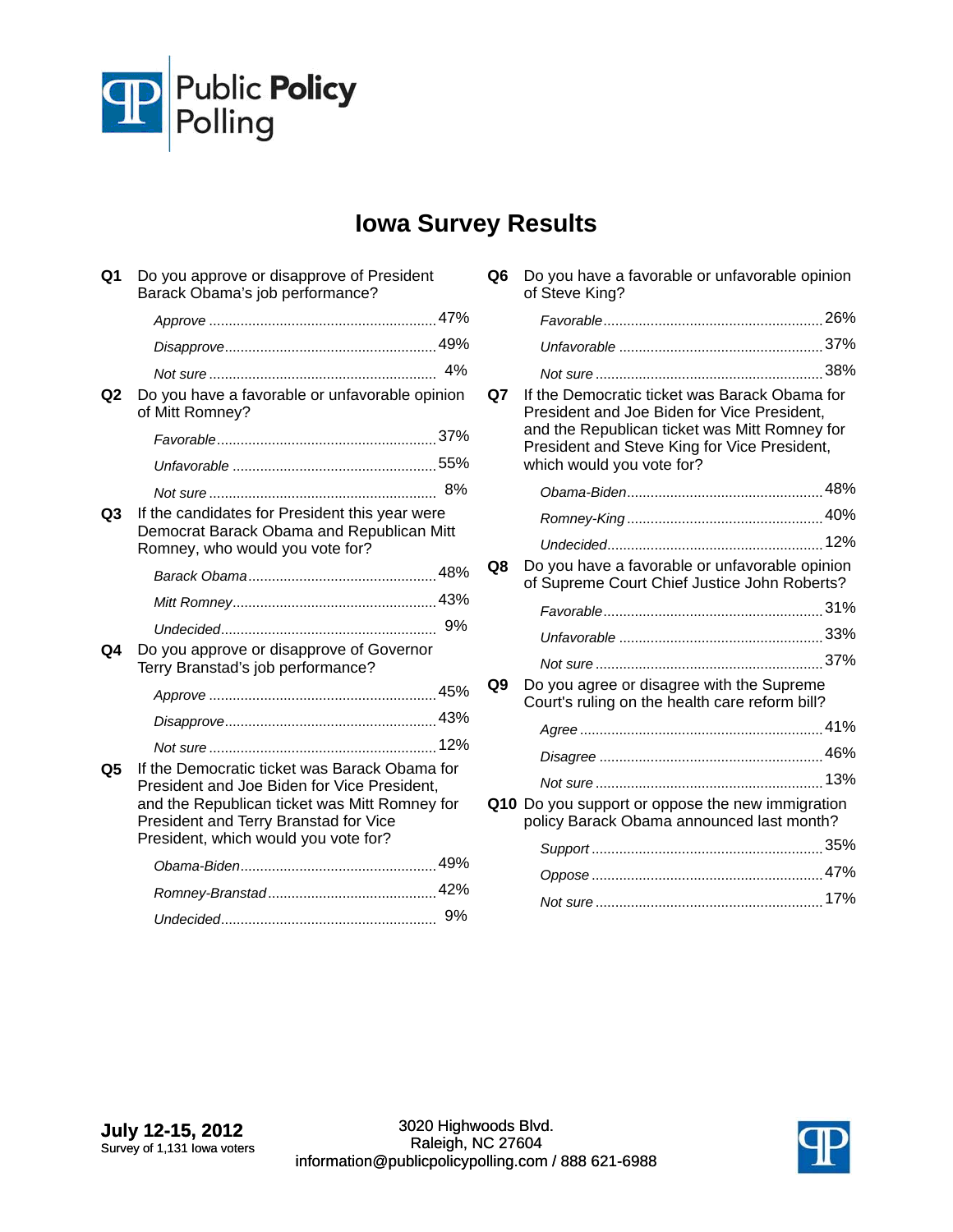

| Q11 | Given the following list of choices, how old do<br>you think Barack Obama is: 35 to 39, 40 to 44,<br>45 to 49, 50 to 54, 55 to 59, 60 to 64, 65 to 69,<br>70 to 74, or are you not sure? |       |
|-----|------------------------------------------------------------------------------------------------------------------------------------------------------------------------------------------|-------|
|     |                                                                                                                                                                                          | 3%    |
|     |                                                                                                                                                                                          |       |
|     |                                                                                                                                                                                          |       |
|     |                                                                                                                                                                                          |       |
|     |                                                                                                                                                                                          | 2%    |
|     |                                                                                                                                                                                          | 1%    |
|     |                                                                                                                                                                                          | 1%    |
|     |                                                                                                                                                                                          | 0%    |
|     |                                                                                                                                                                                          | 4%    |
|     | Q12 Given the same list of choices, how old do you<br>think Mitt Romney is?                                                                                                              |       |
|     |                                                                                                                                                                                          | $1\%$ |
|     |                                                                                                                                                                                          | 4%    |
|     |                                                                                                                                                                                          | 11%   |
|     |                                                                                                                                                                                          |       |
|     |                                                                                                                                                                                          |       |
|     |                                                                                                                                                                                          |       |
|     |                                                                                                                                                                                          | 7%    |
|     |                                                                                                                                                                                          | 0%    |
|     |                                                                                                                                                                                          | 5%    |
|     | Q13 Who did you vote for President in 2008?                                                                                                                                              |       |
|     |                                                                                                                                                                                          |       |
|     |                                                                                                                                                                                          |       |
|     | Someone else/Don't remember  13%                                                                                                                                                         |       |

| Q15 If you are a woman, press 1. If a man, press 2.                                                    |
|--------------------------------------------------------------------------------------------------------|
|                                                                                                        |
|                                                                                                        |
| Q16 If you are a Democrat, press 1. If a Republican,<br>press 2. If you are an independent or identify |
|                                                                                                        |
|                                                                                                        |
|                                                                                                        |
|                                                                                                        |
|                                                                                                        |
|                                                                                                        |
|                                                                                                        |
| Q18 If you are 18 to 29 years old, press 1. If 30 to                                                   |
|                                                                                                        |
|                                                                                                        |
|                                                                                                        |
|                                                                                                        |

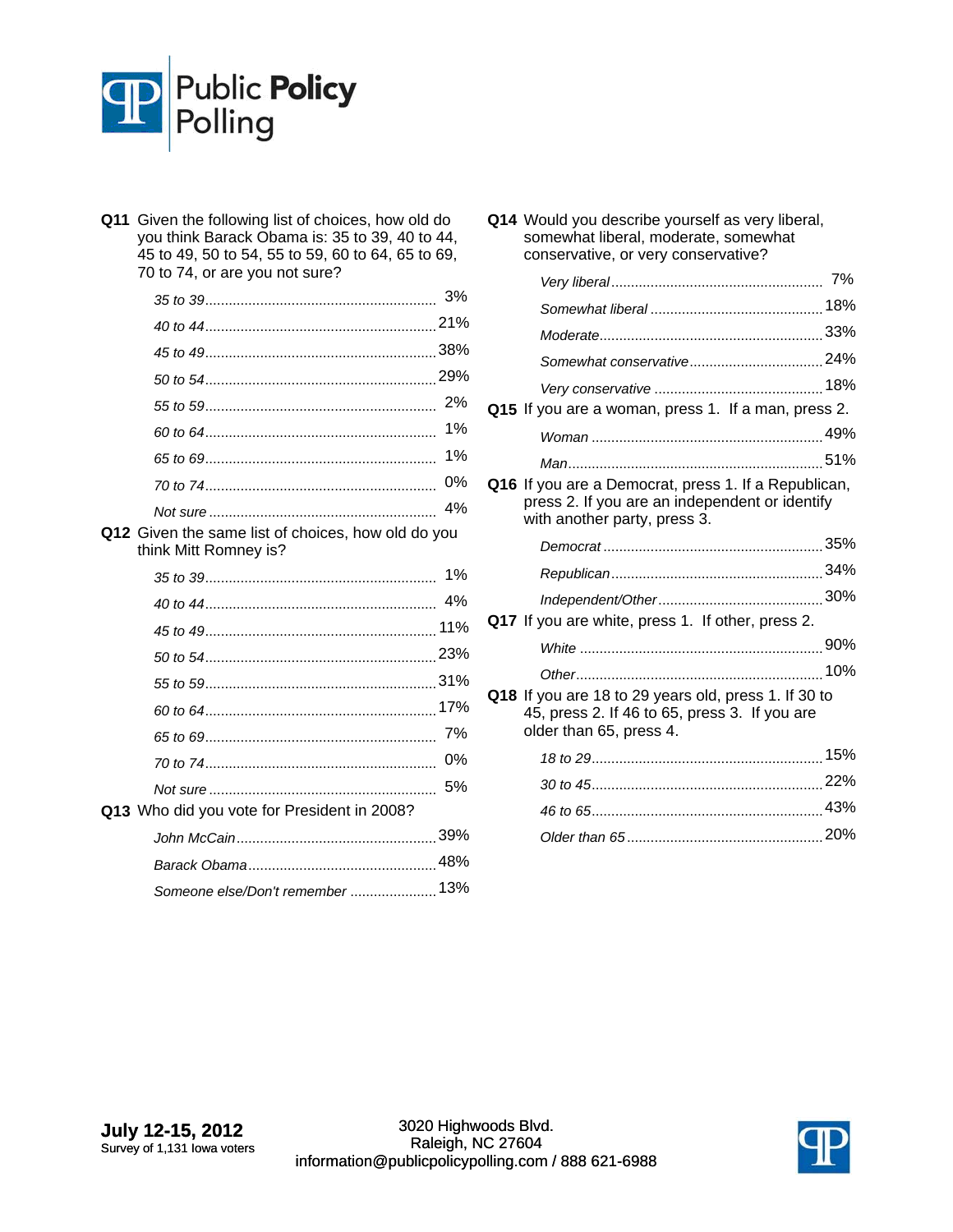

|                |             | <b>2008 Vote</b> |     |                                            |          |
|----------------|-------------|------------------|-----|--------------------------------------------|----------|
|                | <b>Base</b> | McCain Obama     |     | John Barack Someone else/Don't<br>remember |          |
| Obama Approval |             |                  |     |                                            | Romney F |
| Approve 47%    |             | 10%              | 84% | 23%                                        |          |
| Disapprove 49% |             | 90%              | 12% | 62%                                        |          |
| Not sure       | 4%          | 1%               | 4%  | 16%                                        |          |

|                            |             | <b>2008 Vote</b> |     |                                            |  |
|----------------------------|-------------|------------------|-----|--------------------------------------------|--|
|                            | <b>Base</b> | McCain Obama     |     | John Barack Someone else/Don't<br>remember |  |
| <b>Romney Favorability</b> |             |                  |     |                                            |  |
| Favorable 37%              |             | 74%              | 8%  | 31%                                        |  |
| Unfavorable 55%            |             | 18%              | 88% | 46%                                        |  |
| Not sure                   | 8%          | 8%               | 4%  | 23%                                        |  |

|                    |      | <b>2008 Vote</b> |     |                                            |  |
|--------------------|------|------------------|-----|--------------------------------------------|--|
|                    | Base | McCain IObama    |     | John Barack Someone else/Don't<br>remember |  |
| Obama/Romney       |      |                  |     |                                            |  |
| Barack Obama 48%   |      | 10%              | 87% | 19%                                        |  |
| <b>Mitt Romney</b> | 43%  | 85%              | 7%  | 46%                                        |  |
| <b>Undecided</b>   | 9%   | 5%               | 6%  | 35%                                        |  |

|                          |             | <b>2008 Vote</b> |     |                                            |  |
|--------------------------|-------------|------------------|-----|--------------------------------------------|--|
|                          | <b>Base</b> | McCain Obama     |     | John Barack Someone else/Don't<br>remember |  |
| <b>Branstad Approval</b> |             |                  |     |                                            |  |
| Approve 45%              |             | 76%              | 17% | 50%                                        |  |
| Disapprove               | 43%         | 14%              | 70% | 32%                                        |  |
| Not sure 12%             |             | 10%              | 13% | 18%                                        |  |

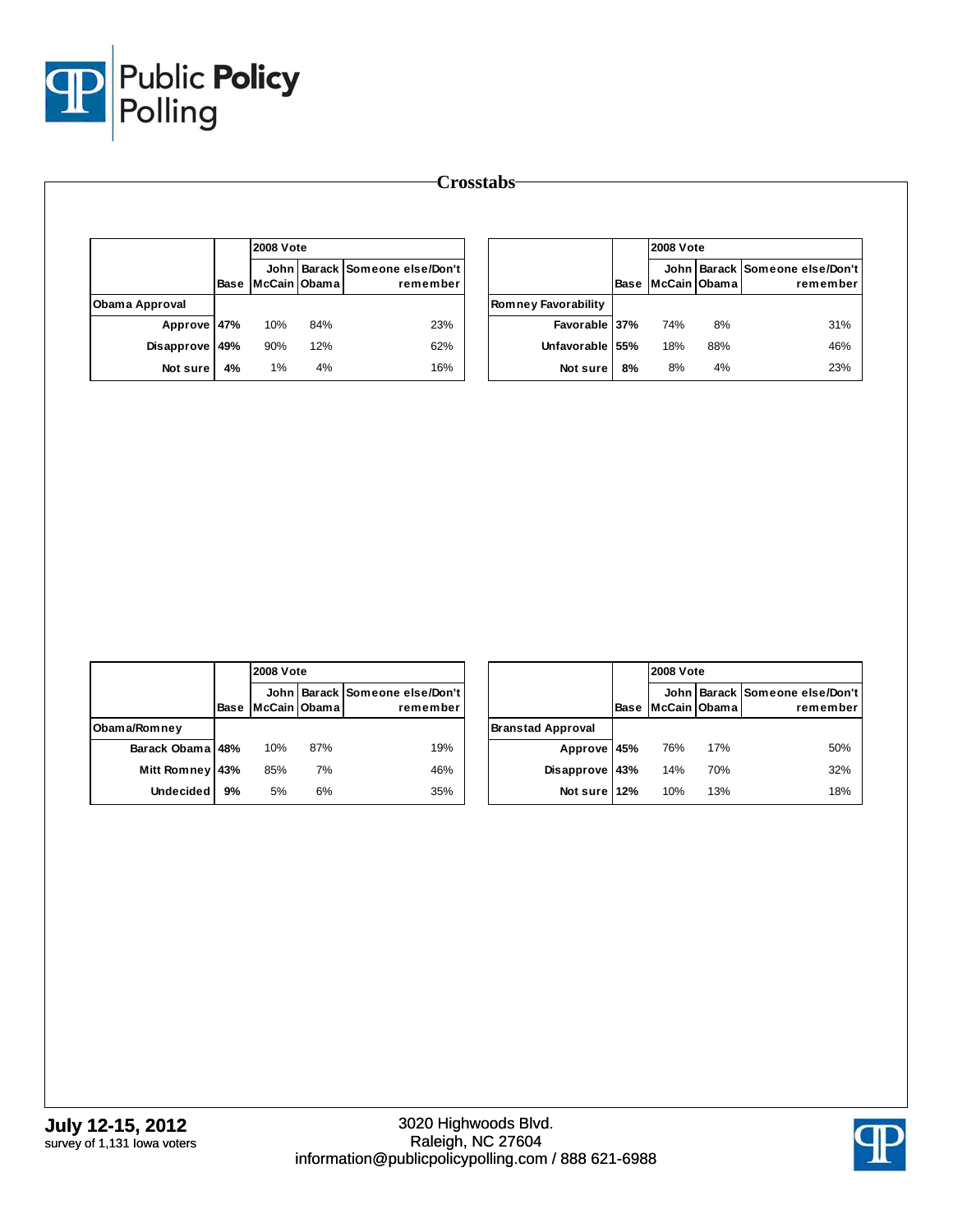

|                                            |             | <b>2008 Vote</b>     |     |                                         |  |
|--------------------------------------------|-------------|----------------------|-----|-----------------------------------------|--|
|                                            | <b>Base</b> | John<br>McCain Obama |     | Barack   Someone else/Don't<br>remember |  |
| Obama-<br>Biden/Romney-<br><b>Branstad</b> |             |                      |     |                                         |  |
| Obama-Biden 49%                            |             | 9%                   | 88% | 26%                                     |  |
| Romney-Branstad                            | 42%         | 84%                  | 7%  | 44%                                     |  |
| <b>Undecided</b>                           | 9%          | 8%                   | 5%  | 31%                                     |  |

|                          |             | <b>2008 Vote</b> |     |                                            |  |
|--------------------------|-------------|------------------|-----|--------------------------------------------|--|
|                          | <b>Base</b> | McCain Obama     |     | John Barack Someone else/Don't<br>remember |  |
| <b>King Favorability</b> |             |                  |     |                                            |  |
| Favorable 26%            |             | 49%              | 7%  | 25%                                        |  |
| Unfavorable 37%          |             | 14%              | 58% | 27%                                        |  |
| Not sure                 | 38%         | 38%              | 35% | 47%                                        |  |

|                             |      | <b>2008 Vote</b> |     |                                                |  |
|-----------------------------|------|------------------|-----|------------------------------------------------|--|
|                             | Base | McCain Obama     |     | John   Barack   Someone else/Don't<br>remember |  |
| Obama-<br>Biden/Romney-King |      |                  |     |                                                |  |
| Obama-Biden                 | 48%  | 10%              | 85% | 25%                                            |  |
| Romney-King                 | 40%  | 77%              | 9%  | 40%                                            |  |
| Undecided 12%               |      | 13%              | 5%  | 35%                                            |  |

|                             |      | <b>2008 Vote</b> |     |                                            |  |
|-----------------------------|------|------------------|-----|--------------------------------------------|--|
|                             | Base | McCain Obama     |     | John Barack Someone else/Don't<br>remember |  |
| <b>Roberts Favorability</b> |      |                  |     |                                            |  |
| Favorable 31%               |      | 24%              | 38% | 21%                                        |  |
| Unfavorable 33%             |      | 45%              | 22% | 34%                                        |  |
| Not sure 37%                |      | 30%              | 40% | 45%                                        |  |

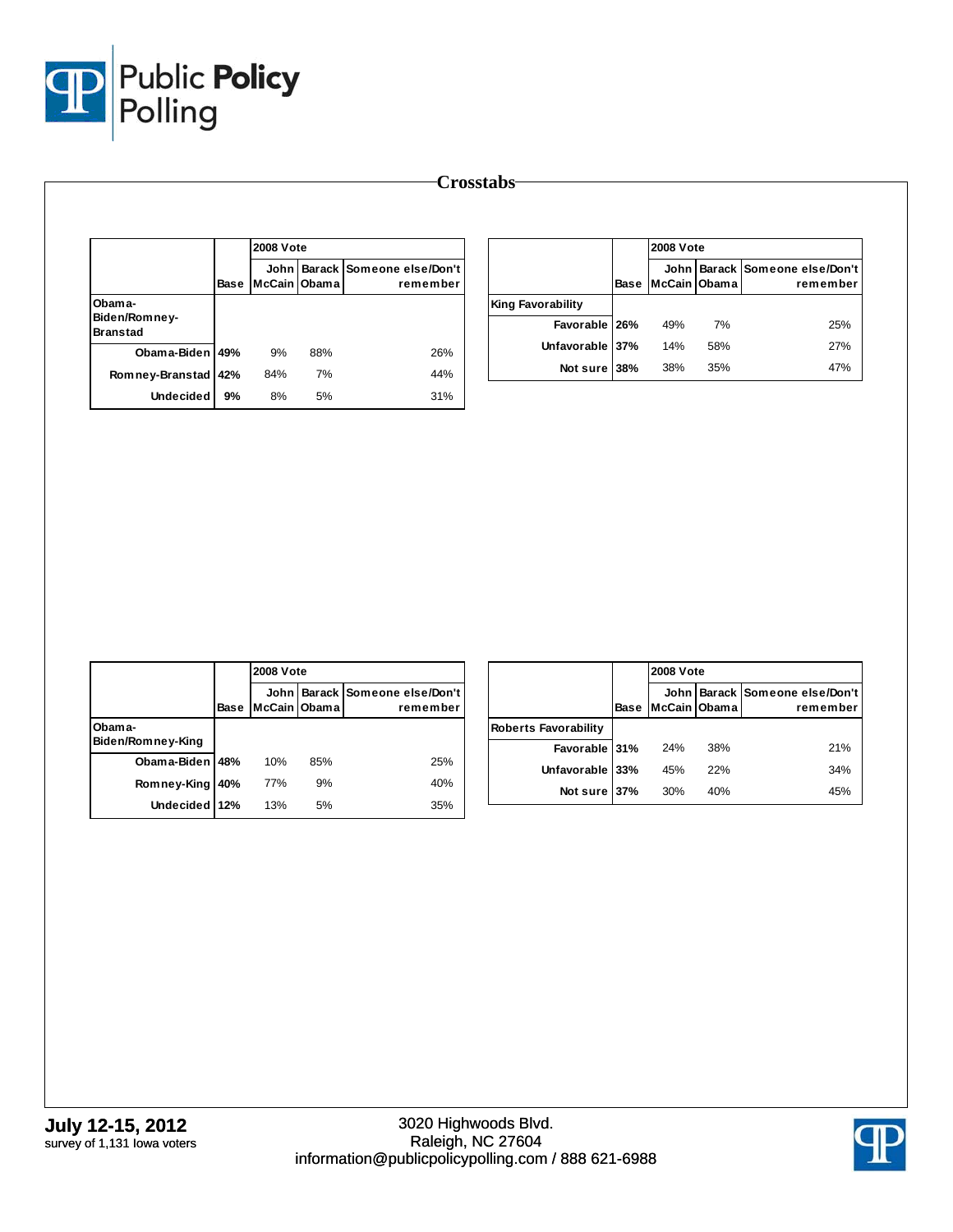

|                                           |      | <b>2008 Vote</b>       |     |                                       |  |
|-------------------------------------------|------|------------------------|-----|---------------------------------------|--|
|                                           | Base | John I<br>McCain Obama |     | Barack Someone else/Don't<br>remember |  |
| Agree/Disagree w/<br><b>SC HCR Ruling</b> |      |                        |     |                                       |  |
| Agree 41%                                 |      | 10%                    | 72% | 20%                                   |  |
| <b>Disagree</b>                           | 46%  | 82%                    | 15% | 51%                                   |  |
| Not sure 13%                              |      | 8%                     | 13% | 30%                                   |  |

|                                             |             | <b>2008 Vote</b> |              |                                            |  |  |
|---------------------------------------------|-------------|------------------|--------------|--------------------------------------------|--|--|
|                                             | <b>Base</b> |                  | McCain Obama | John Barack Someone else/Don't<br>remember |  |  |
| Support/Oppose<br>Obama Immigration<br>Plan |             |                  |              |                                            |  |  |
| Support 35%                                 |             | 7%               | 63%          | 22%                                        |  |  |
| Oppose                                      | 47%         | 83%              | 17%          | 51%                                        |  |  |
| Not sure 17%                                |             | 11%              | 20%          | 27%                                        |  |  |

|              |      | 2008 Vote    |                          |                                                |               |             |
|--------------|------|--------------|--------------------------|------------------------------------------------|---------------|-------------|
|              | Base | McCain Obama |                          | John   Barack   Someone else/Don't<br>remember |               | <b>Base</b> |
| Obama's Age? |      |              |                          |                                                | Romney's Age? |             |
| 35 to 39     | 3%   | 2%           | 4%                       | 5%                                             | 35 to 39      | 1%          |
| 40 to 44 21% |      | 20%          | 22%                      | 23%                                            | 40 to 44      | 4%          |
| 45 to 49 38% |      | 42%          | 36%                      | 34%                                            | 45 to 49 11%  |             |
| 50 to 54 29% |      | 29%          | 33%                      | 19%                                            | 50 to 54 23%  |             |
| 55 to 59     | 2%   | 2%           | 1%                       | 4%                                             | 55 to 59 31%  |             |
| 60 to 64     | 1%   | 1%           | 0%                       | 2%                                             | 60 to 64 17%  |             |
| 65 to 69     | 1%   | 1%           | 1%                       | 0%                                             | 65 to 69      | 7%          |
| 70 to 74     | 0%   | 0%           | $\overline{\phantom{a}}$ | 0%                                             | 70 to 74      | 0%          |
| Not sure     | 4%   | 3%           | 4%                       | 13%                                            | Not sure      | 5%          |

|               |      | <b>2008 Vote</b>     |     |                                       |
|---------------|------|----------------------|-----|---------------------------------------|
|               | Base | John<br>McCain Obama |     | Barack Someone else/Don't<br>remember |
| Romney's Age? |      |                      |     |                                       |
| 35 to 39      | 1%   | 1%                   | 0%  | 2%                                    |
| 40 to 44      | 4%   | 4%                   | 3%  | 8%                                    |
| 45 to 49      | 11%  | 12%                  | 9%  | 19%                                   |
| 50 to 54      | 23%  | 24%                  | 21% | 28%                                   |
| 55 to 59 31%  |      | 31%                  | 35% | 20%                                   |
| 60 to 64      | 17%  | 18%                  | 18% | 4%                                    |
| 65 to 69      | 7%   | 6%                   | 8%  | 9%                                    |
| 70 to 74      | 0%   | 1%                   | 0%  | 1%                                    |
| Not sure      | 5%   | 3%                   | 6%  | 11%                                   |

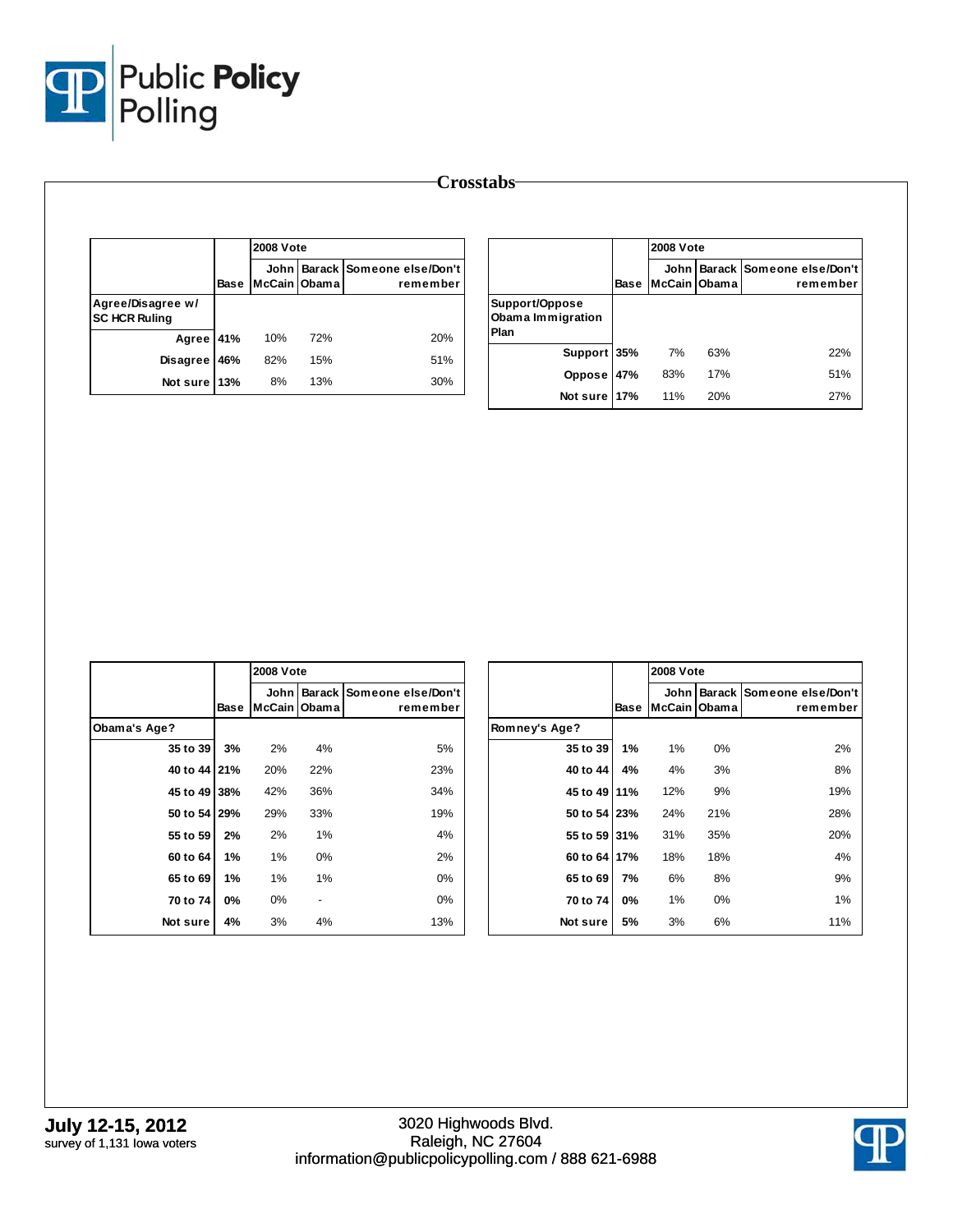

|                |      |         | Ideology      |     |                                                        |      |  |
|----------------|------|---------|---------------|-----|--------------------------------------------------------|------|--|
|                | Base | liberal | Very Somewhat |     | Somewhat<br>liberal Moderate conservative conservative | Very |  |
| Obama Approval |      |         |               |     |                                                        |      |  |
| Approve 47%    |      | 89%     | 82%           | 63% | 16%                                                    | 7%   |  |
| Disapprove 49% |      | 9%      | 17%           | 31% | 78%                                                    | 89%  |  |
| Not sure       | 4%   | 2%      | 1%            | 6%  | 6%                                                     | 3%   |  |

|                            |      | Ideology |               |     |                                                        |      |  |
|----------------------------|------|----------|---------------|-----|--------------------------------------------------------|------|--|
|                            | Base | liberal  | Very Somewhat |     | Somewhat<br>liberal Moderate conservative conservative | Very |  |
| <b>Romney Favorability</b> |      |          |               |     |                                                        |      |  |
| Favorable 37%              |      | 3%       | 6%            | 20% | 64%                                                    | 75%  |  |
| Unfavorable 55%            |      | 95%      | 91%           | 70% | 25%                                                    | 18%  |  |
| Not sure                   | 8%   | 2%       | 3%            | 10% | 11%                                                    | 7%   |  |

|                  |      |         | Ideology      |     |                                                               |      |  |  |
|------------------|------|---------|---------------|-----|---------------------------------------------------------------|------|--|--|
|                  | Base | liberal | Very Somewhat |     | <b>Somewhat</b><br>liberal Moderate conservative conservative | Very |  |  |
| Obama/Romney     |      |         |               |     |                                                               |      |  |  |
| Barack Obama 48% |      | 88%     | 80%           | 66% | 17%                                                           | 8%   |  |  |
| Mitt Romney 43%  |      | 6%      | 10%           | 23% | 74%                                                           | 85%  |  |  |
| <b>Undecided</b> | 9%   | 5%      | 10%           | 11% | 9%                                                            | 7%   |  |  |

|                          |      |         | Ideology      |     |                                                        |      |  |  |  |
|--------------------------|------|---------|---------------|-----|--------------------------------------------------------|------|--|--|--|
|                          | Base | liberal | Very Somewhat |     | Somewhat<br>liberal Moderate conservative conservative | Very |  |  |  |
| <b>Branstad Approval</b> |      |         |               |     |                                                        |      |  |  |  |
| Approve 45%              |      | 16%     | 19%           | 32% | 66%                                                    | 78%  |  |  |  |
| Disapprove 43%           |      | 68%     | 69%           | 56% | 20%                                                    | 13%  |  |  |  |
| Not sure 12%             |      | 16%     | 13%           | 12% | 14%                                                    | 9%   |  |  |  |

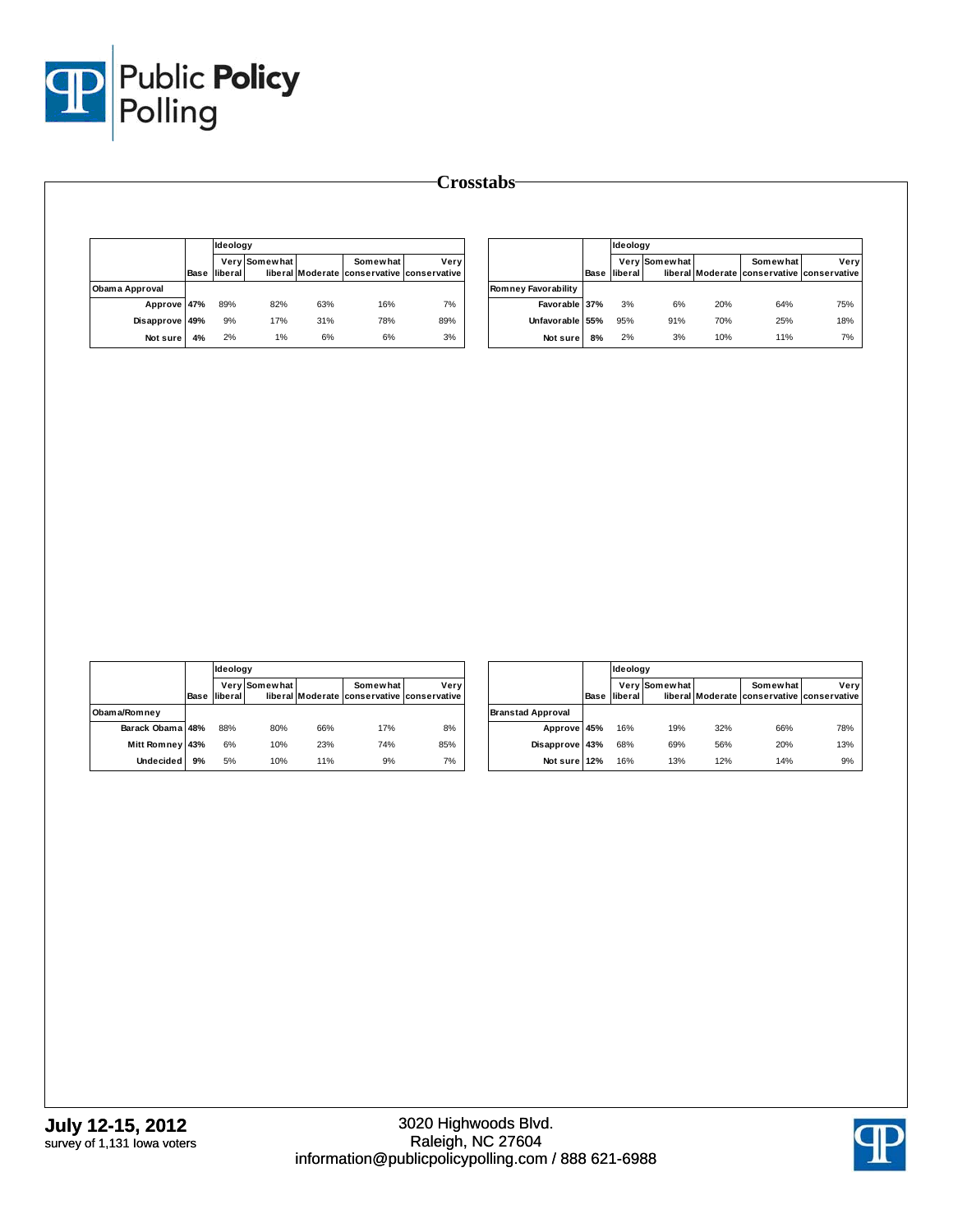

|                                            | Base | <b>Ideology</b> |               |     |                                                        |      |  |
|--------------------------------------------|------|-----------------|---------------|-----|--------------------------------------------------------|------|--|
|                                            |      | liberal         | Very Somewhat |     | Somewhat<br>liberal Moderate conservative conservative | Very |  |
| Obama-<br>Biden/Romney-<br><b>Branstad</b> |      |                 |               |     |                                                        |      |  |
| Obama-Biden 49%                            |      | 88%             | 83%           | 68% | 16%                                                    | 8%   |  |
| Romney-Branstad                            | 42%  | 6%              | 11%           | 23% | <b>72%</b>                                             | 83%  |  |
| Undecided                                  | 9%   | 5%              | 7%            | 10% | 12%                                                    | 9%   |  |

|                          |      | Ideology              |               |     |                                                        |      |  |
|--------------------------|------|-----------------------|---------------|-----|--------------------------------------------------------|------|--|
|                          | Base | iliberal <sup>1</sup> | Very Somewhat |     | Somewhat<br>liberal Moderate conservative conservative | Verv |  |
| <b>King Favorability</b> |      |                       |               |     |                                                        |      |  |
| Favorable 26%            |      | 8%                    | 7%            | 12% | 36%                                                    | 62%  |  |
| Unfavorable 37%          |      | 44%                   | 54%           | 49% | 23%                                                    | 12%  |  |
| Not sure                 | 38%  | 48%                   | 39%           | 39% | 41%                                                    | 26%  |  |

|                             |             | Ideology |               |     |                                                        |      |  |
|-----------------------------|-------------|----------|---------------|-----|--------------------------------------------------------|------|--|
|                             | <b>Base</b> | liberal  | Very Somewhat |     | Somewhat<br>liberal Moderate conservative conservative | Very |  |
| Obama-<br>Biden/Romney-King |             |          |               |     |                                                        |      |  |
| Obama-Biden 48%             |             | 85%      | 79%           | 66% | 18%                                                    | 9%   |  |
| Romney-King                 | 40%         | 10%      | 13%           | 19% | 66%                                                    | 81%  |  |
| Undecided 12%               |             | 5%       | 8%            | 14% | 17%                                                    | 10%  |  |

|                      |      | Ideology |               |     |                                                        |      |
|----------------------|------|----------|---------------|-----|--------------------------------------------------------|------|
|                      | Base | liberal  | Very Somewhat |     | Somewhat<br>liberal Moderate conservative conservative | Verv |
| Roberts Favorability |      |          |               |     |                                                        |      |
| Favorable 31%        |      | 32%      | 37%           | 35% | 29%                                                    | 18%  |
| Unfavorable 33%      |      | 23%      | 28%           | 23% | 38%                                                    | 53%  |
| Not sure 37%         |      | 45%      | 35%           | 43% | 32%                                                    | 29%  |

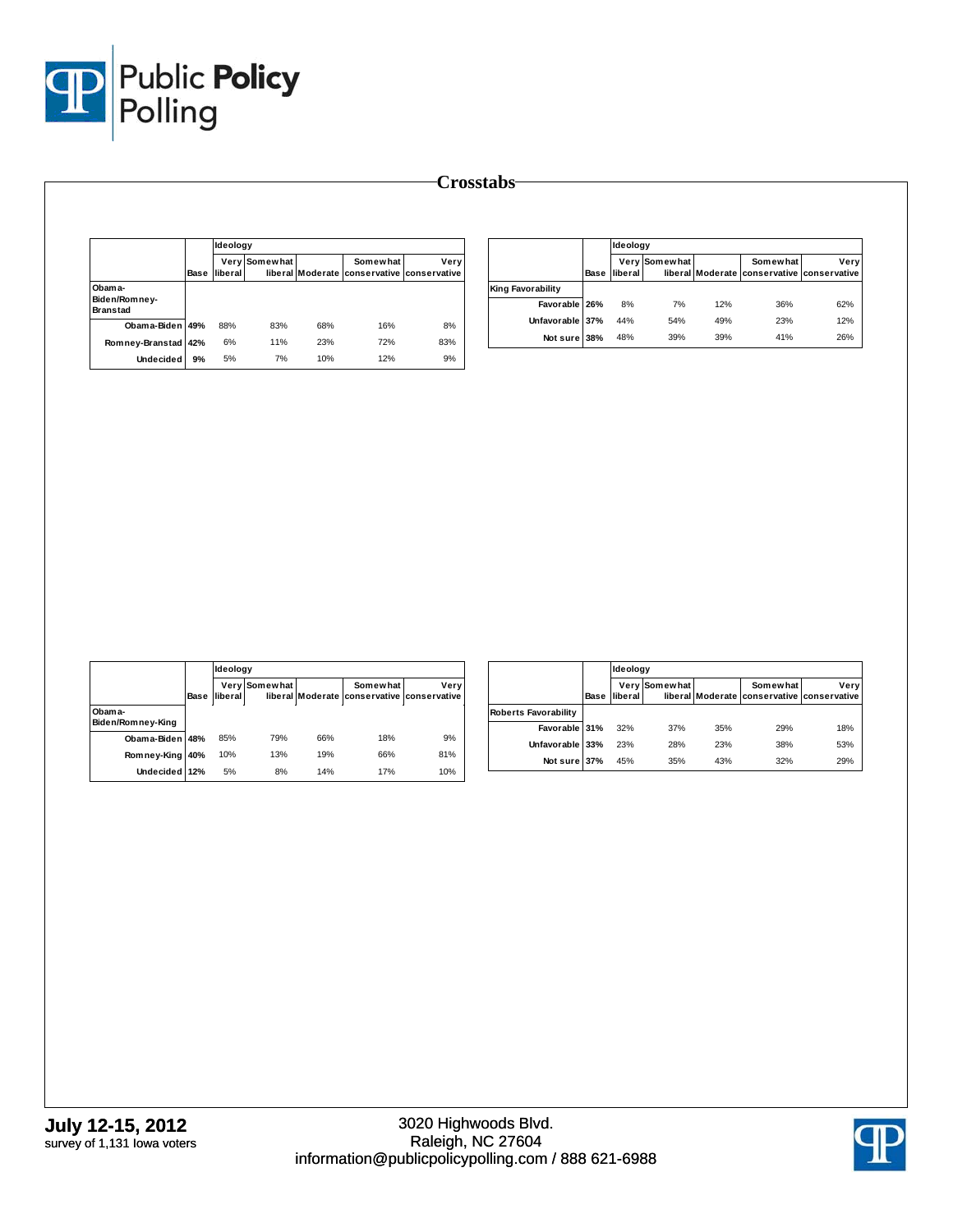

|                                           |      | Ideology |               |     |                                                        |      |
|-------------------------------------------|------|----------|---------------|-----|--------------------------------------------------------|------|
|                                           | Base | liberal  | Very Somewhat |     | Somewhat<br>liberal Moderate conservative conservative | Very |
| Agree/Disagree w/<br><b>SC HCR Ruling</b> |      |          |               |     |                                                        |      |
| Agree 41%                                 |      | 64%      | 71%           | 57% | 14%                                                    | 7%   |
| <b>Disagree</b>                           | 46%  | 6%       | 18%           | 28% | <b>77%</b>                                             | 83%  |
| Not sure 13%                              |      | 31%      | 11%           | 16% | 9%                                                     | 10%  |

|                                             |      | Ideology |               |     |                                                        |      |
|---------------------------------------------|------|----------|---------------|-----|--------------------------------------------------------|------|
|                                             | Base | liberal  | Very Somewhat |     | Somewhat<br>liberal Moderate conservative conservative | Very |
| Support/Oppose<br>Obama Immigration<br>Plan |      |          |               |     |                                                        |      |
| Support 35%                                 |      | 73%      | 64%           | 45% | 10%                                                    | 7%   |
| Oppose                                      | 47%  | 11%      | 22%           | 28% | 76%                                                    | 86%  |
| Not sure 17%                                |      | 16%      | 15%           | 26% | 14%                                                    | 7%   |

|              |             | Ideology |                          |                          |                                                        |      |               |             | Ideology                 |                          |     |                                                        |      |
|--------------|-------------|----------|--------------------------|--------------------------|--------------------------------------------------------|------|---------------|-------------|--------------------------|--------------------------|-----|--------------------------------------------------------|------|
|              | <b>Base</b> | liberal  | <b>Very Somewhat</b>     |                          | Somewhat<br>liberal Moderate conservative conservative | Very |               | <b>Base</b> | liberal                  | Very Somewhat            |     | Somewhat<br>liberal Moderate conservative conservative | Very |
| Obama's Age? |             |          |                          |                          |                                                        |      | Romney's Age? |             |                          |                          |     |                                                        |      |
| 35 to 39     | 3%          | 2%       | 3%                       | 3%                       | 2%                                                     | 6%   | 35 to 39      | 1%          | ٠                        | 1%                       | 1%  | 1%                                                     | 2%   |
| 40 to 44 21% |             | 13%      | 25%                      | 20%                      | 22%                                                    | 21%  | 40 to 44      | 4%          | $\overline{\phantom{a}}$ | 6%                       | 5%  | 4%                                                     | 2%   |
| 45 to 49 38% |             | 43%      | 34%                      | 35%                      | 44%                                                    | 40%  | 45 to 49 11%  |             | 9%                       | 10%                      | 9%  | 13%                                                    | 14%  |
| 50 to 54 29% |             | 37%      | 33%                      | 33%                      | 24%                                                    | 25%  | 50 to 54 23%  |             | 20%                      | 21%                      | 21% | 23%                                                    | 28%  |
| 55 to 59     | 2%          | 2%       | 1%                       | 3%                       | 2%                                                     | 1%   | 55 to 59 31%  |             | 31%                      | 35%                      | 30% | 34%                                                    | 27%  |
| 60 to 64     | 1%          | $\sim$   | 1%                       | $\overline{\phantom{a}}$ | 1%                                                     | 2%   | 60 to 64 17%  |             | 20%                      | 16%                      | 17% | 16%                                                    | 15%  |
| 65 to 69     | 1%          | $\sim$   | 2%                       | 1%                       | 0%                                                     |      | 65 to 69      | 7%          | 11%                      | 5%                       | 10% | 4%                                                     | 6%   |
| 70 to 74     | 0%          | $\sim$   | $\overline{\phantom{a}}$ | $\overline{\phantom{a}}$ | 0%                                                     | 0%   | 70 to 74      | 0%          | 1%                       | $\overline{\phantom{a}}$ | 0%  | $\sim$                                                 | 2%   |
| Not sure     | 4%          | 4%       | 3%                       | 6%                       | 4%                                                     | 5%   | Not sure      | 5%          | 7%                       | 6%                       | 6%  | 4%                                                     | 5%   |

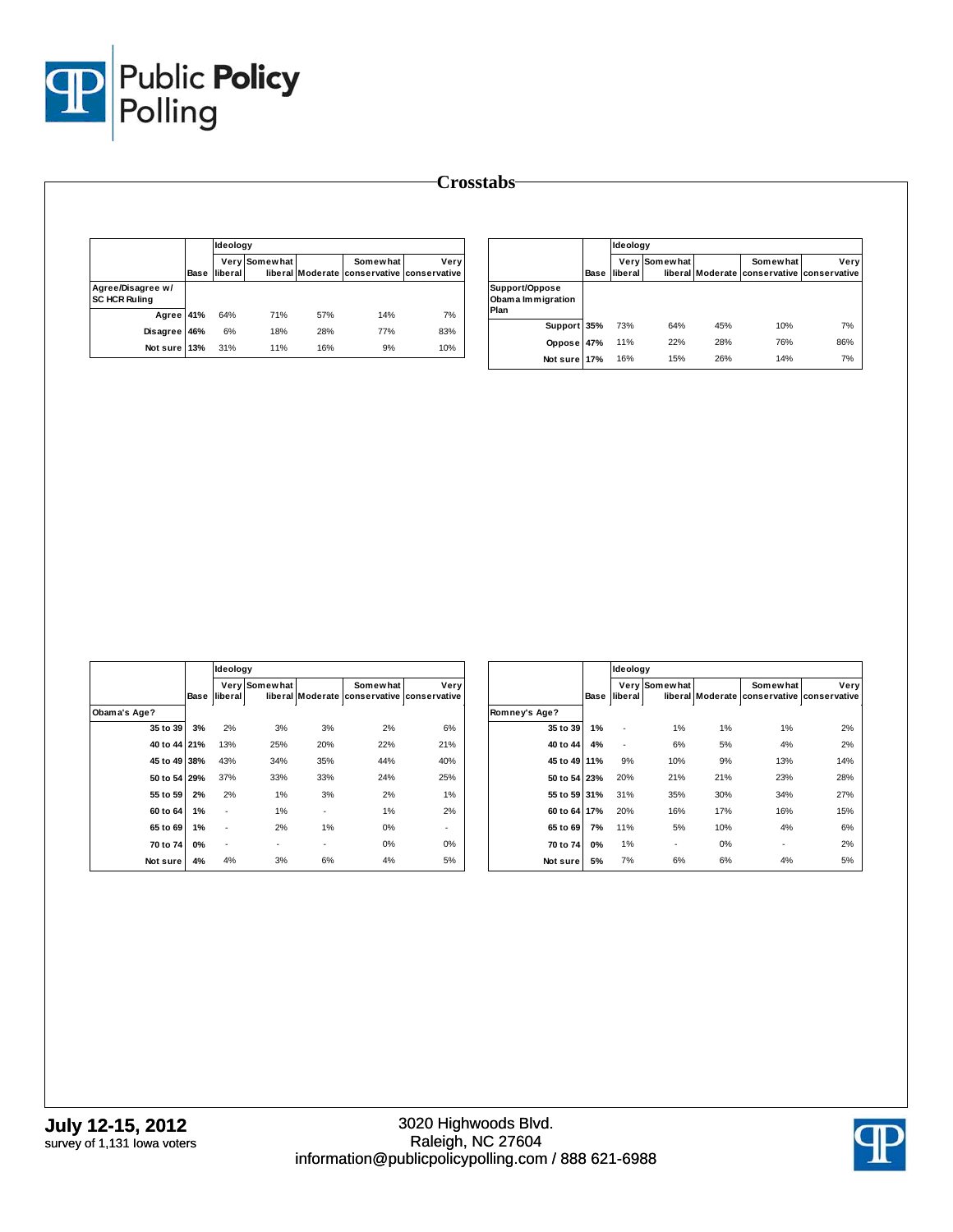

|                |     | Gender     |     |
|----------------|-----|------------|-----|
|                |     | Base Woman | Man |
| Obama Approval |     |            |     |
| Approve 47%    |     | 53%        | 41% |
| Disapprove     | 49% | 44%        | 54% |
| Not sure       | 4%  | 3%         | 5%  |

|                            |             | Gender |     |  |
|----------------------------|-------------|--------|-----|--|
|                            | <b>Base</b> | Woman  | Man |  |
| <b>Romney Favorability</b> |             |        |     |  |
| Favorable 37%              |             | 31%    | 42% |  |
| <b>Unfavorable</b>         | 55%         | 60%    | 50% |  |
| Not sure                   | 8%          | 8%     | 8%  |  |

|                    |     | Gender     |     |
|--------------------|-----|------------|-----|
|                    |     | Base Woman | Man |
| Obama/Romney       |     |            |     |
| Barack Obama 48%   |     | 54%        | 43% |
| <b>Mitt Romney</b> | 43% | 37%        | 48% |
| <b>Undecided</b>   | 9%  | 9%         | 9%  |

|                          |             | Gender |     |
|--------------------------|-------------|--------|-----|
|                          | <b>Base</b> | Woman  | Man |
| <b>Branstad Approval</b> |             |        |     |
| Approve 45%              |             | 39%    | 50% |
| Disapprove               | 43%         | 46%    | 40% |
| Not sure                 | 12%         | 15%    | 10% |

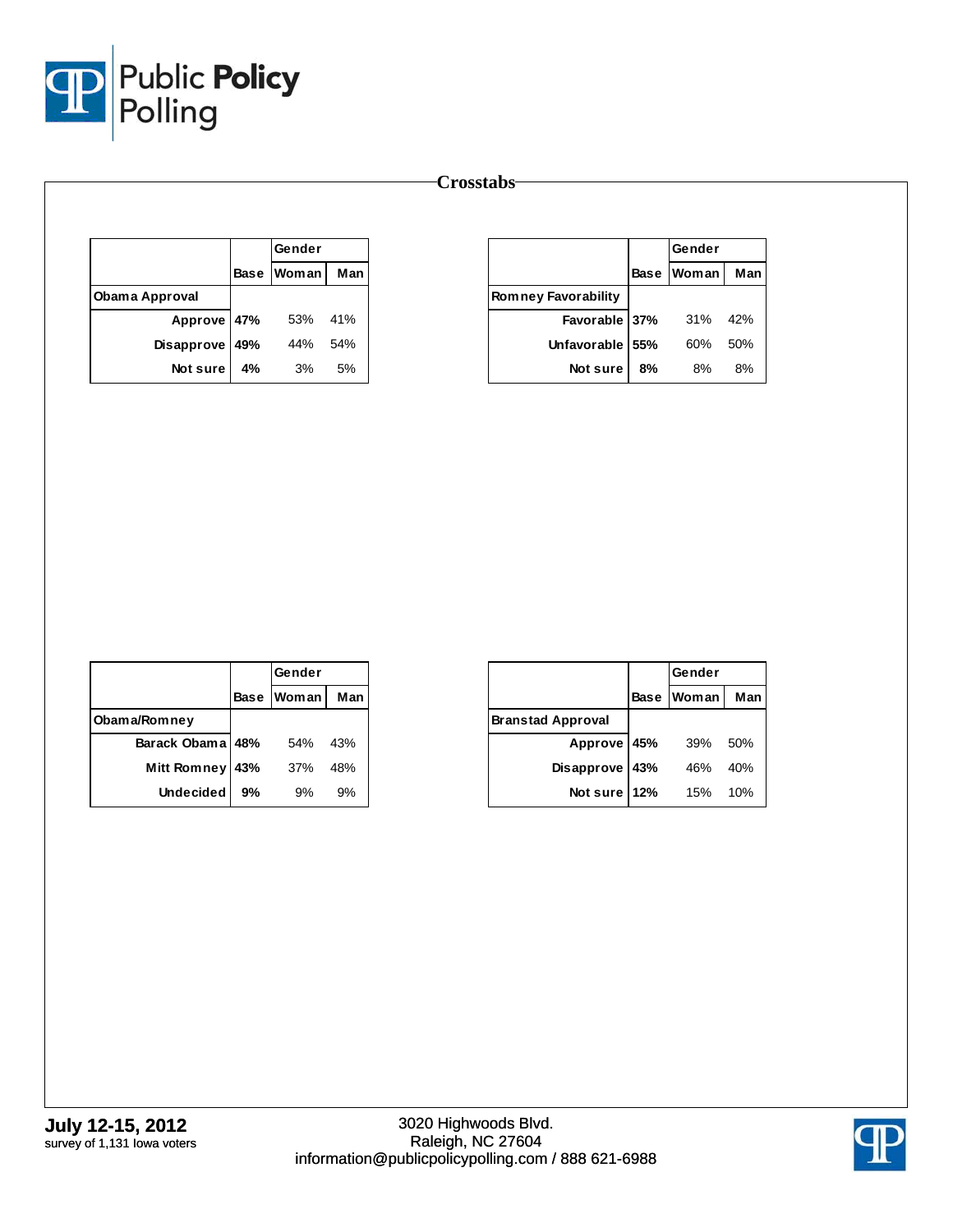

|                                            |             | Gender |     |
|--------------------------------------------|-------------|--------|-----|
|                                            | <b>Base</b> | Woman  | Man |
| Obama-<br>Biden/Romney-<br><b>Branstad</b> |             |        |     |
| Obam a-Biden   49%                         |             | 55%    | 43% |
| Romney-Branstad                            | 42%         | 34%    | 50% |
| <b>Undecided</b>                           | 9%          | 11%    | 7%  |

|                          | Gender     |       |
|--------------------------|------------|-------|
|                          | Base Woman | Man   |
| <b>King Favorability</b> |            |       |
| Favorable 26%            | 17%        | - 34% |
| Unfavorable 37%          | 37%        | 36%   |
| Not sure 38%             | 46%        | 30%   |

|                              |      | Gender       |     |  |
|------------------------------|------|--------------|-----|--|
|                              | Base | <b>Woman</b> | Man |  |
| Obam a-<br>Biden/Romney-King |      |              |     |  |
| Obama-Biden   48%            |      | 54%          | 42% |  |
| Romney-King                  | 40%  | 30%          | 49% |  |
| Undecided   12%              |      | 16%          | 9%  |  |

|                             |     | Gender     |     |
|-----------------------------|-----|------------|-----|
|                             |     | Base Woman | Man |
| <b>Roberts Favorability</b> |     |            |     |
| Favorable 31%               |     | <b>29%</b> | 32% |
| Unfavorable 33%             |     | 26%        | 39% |
| Not sure                    | 37% | 45%        | 28% |

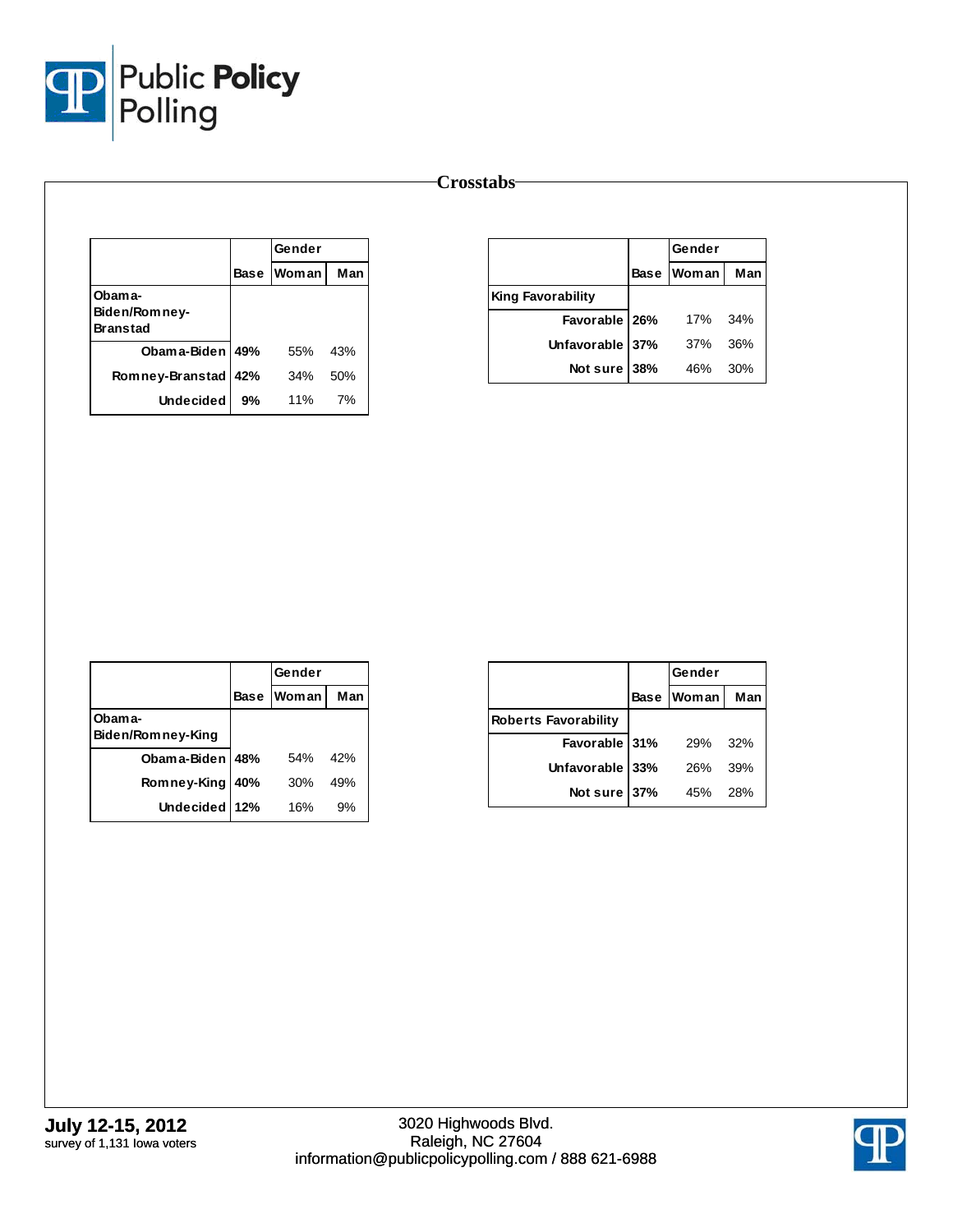

|                                           |     | Gender            |     |
|-------------------------------------------|-----|-------------------|-----|
|                                           |     | <b>Base Woman</b> | Man |
| Agree/Disagree w/<br><b>SC HCR Ruling</b> |     |                   |     |
| Agree 41%                                 |     | 42%               | 39% |
| <b>Disagree</b>                           | 46% | 41%               | 50% |
| Not sure                                  | 13% | 17%               | 10% |

|                                             |             | Gender |     |  |
|---------------------------------------------|-------------|--------|-----|--|
|                                             | <b>Base</b> | Woman  | Man |  |
| Support/Oppose<br>Obama Immigration<br>Plan |             |        |     |  |
| Support 35%                                 |             | 38%    | 33% |  |
| Oppose                                      | 47%         | 41%    | 54% |  |
| Not sure                                    | 17%         | 21%    | 13% |  |

|                |       | Gender |       |
|----------------|-------|--------|-------|
|                | Base  | Woman  | Man   |
| Obama's Age?   |       |        |       |
| 35 to 39       | 3%    | 2%     | 4%    |
| 40 to 44 21%   |       | 29%    | 14%   |
| 45 to 49 38%   |       | 36%    | 40%   |
| 50 to 54   29% |       | 26%    | 33%   |
| 55 to 59       | 2%    | 1%     | 3%    |
| 60 to 64       | 1%    | 0%     | 1%    |
| 65 to 69       | 1%    | 1%     | 0%    |
| 70 to 74       | $0\%$ | $0\%$  | $0\%$ |
| Notsure        | 4%    | 4%     | 4%    |

|                |             | Gender |     |
|----------------|-------------|--------|-----|
|                | <b>Base</b> | Woman  | Man |
| Romney's Age?  |             |        |     |
| 35 to 39       | $1\%$       | 1%     | 1%  |
| 40 to 44       | 4%          | 4%     | 4%  |
| 45 to 49   11% |             | 13%    | 10% |
| 50 to 54   23% |             | 24%    | 22% |
| 55 to 59 31%   |             | 29%    | 33% |
| 60 to 64 17%   |             | 17%    | 16% |
| 65 to 69       | 7%          | 5%     | 9%  |
| 70 to 74       | 0%          | 1%     | 0%  |
| Notsure        | 5%          | 6%     | 5%  |

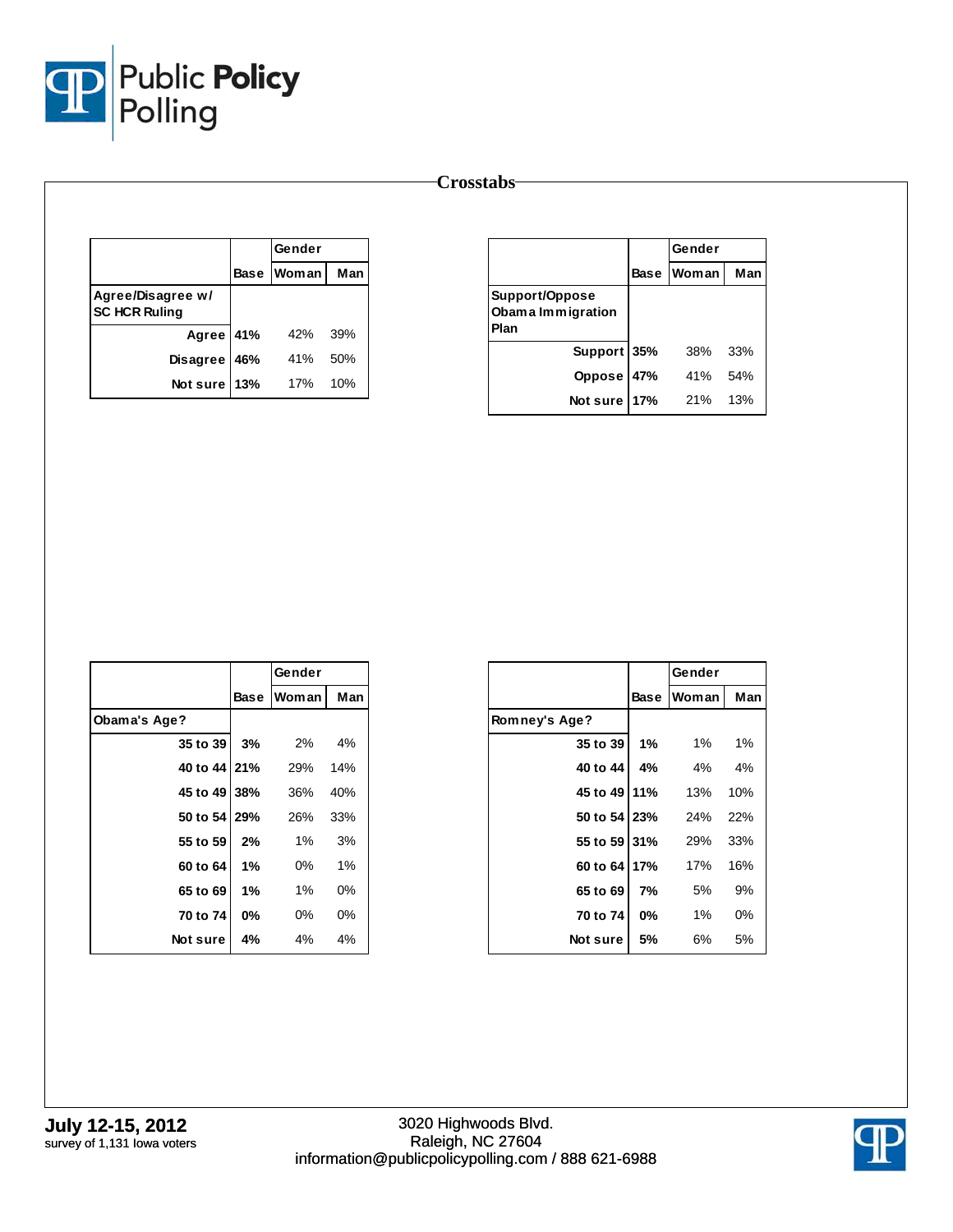

|                |      | Party |     |                                       |                            |    | Party |     |                                            |
|----------------|------|-------|-----|---------------------------------------|----------------------------|----|-------|-----|--------------------------------------------|
|                | Base |       |     | Democrat Republican Independent/Other |                            |    |       |     | Base Democrat Republican Independent/Other |
| Obama Approval |      |       |     |                                       | <b>Romney Favorability</b> |    |       |     |                                            |
| Approve 47%    |      | 86%   | 9%  | 45%                                   | Favorable 37%              |    | 7%    | 72% | 31%                                        |
| Disapprove 49% |      | 11%   | 89% | 48%                                   | Unfavorable 55%            |    | 88%   | 19% | 57%                                        |
| Not sure       | 4%   | 3%    | 2%  | 7%                                    | Not sure                   | 8% | 5%    | 9%  | 11%                                        |

|                    |      | Party |     |                                       |  |
|--------------------|------|-------|-----|---------------------------------------|--|
|                    | Base |       |     | Democrat Republican Independent/Other |  |
| Obama/Romney       |      |       |     |                                       |  |
| Barack Obama 48%   |      | 87%   | 10% | 46%                                   |  |
| <b>Mitt Romney</b> | 43%  | 7%    | 84% | 38%                                   |  |
| <b>Undecided</b>   | 9%   | 6%    | 7%  | 16%                                   |  |

|                          |      | Party |     |                                       |  |  |
|--------------------------|------|-------|-----|---------------------------------------|--|--|
|                          | Base |       |     | Democrat Republican Independent/Other |  |  |
| <b>Branstad Approval</b> |      |       |     |                                       |  |  |
| Approve 45%              |      | 16%   | 74% | 44%                                   |  |  |
| Disapprove 43%           |      | 70%   | 14% | 45%                                   |  |  |
| Not sure 12%             |      | 14%   | 12% | 11%                                   |  |  |

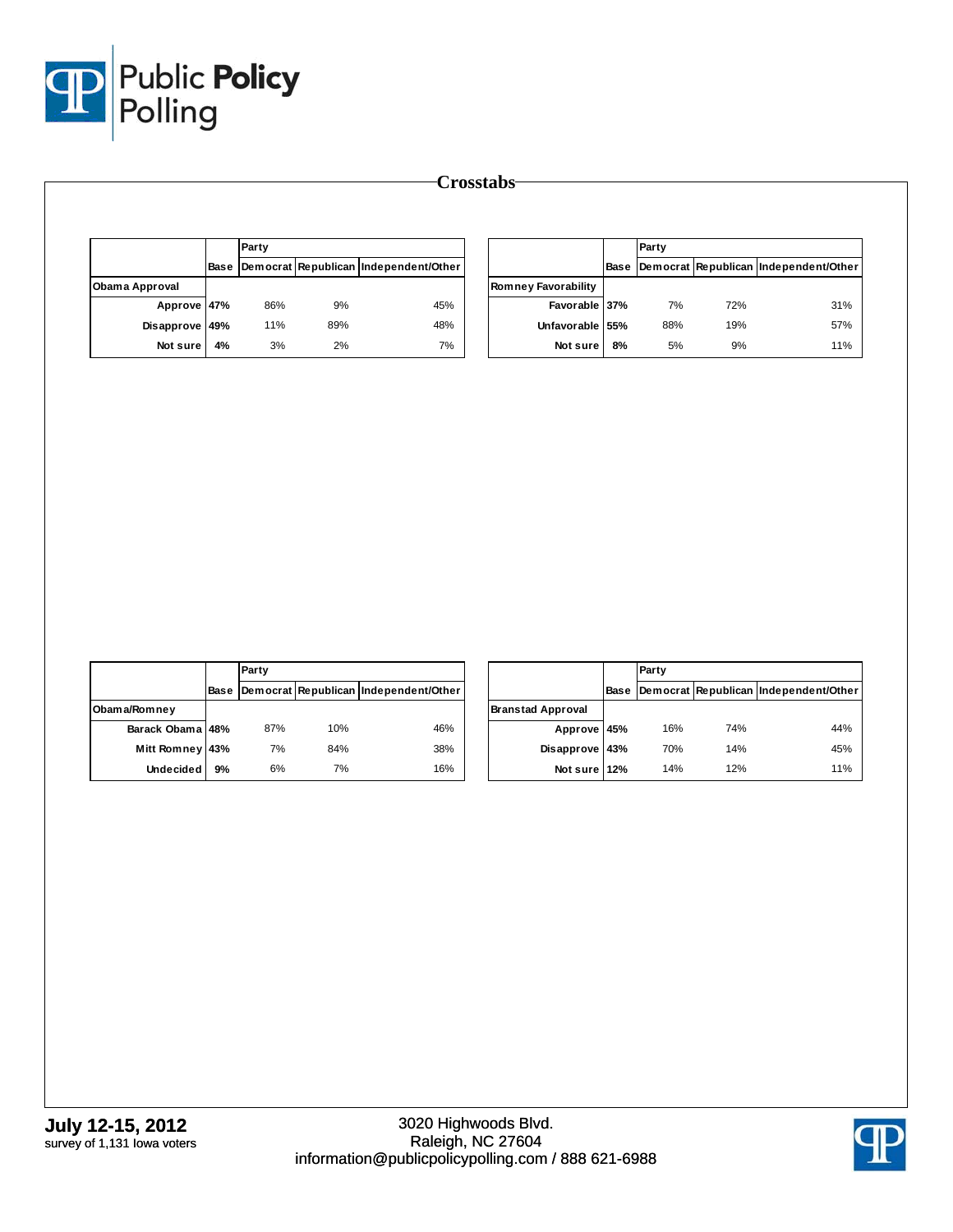

|                                  |      | Party |     |                                       |                          |      | Party |     |                                       |  |
|----------------------------------|------|-------|-----|---------------------------------------|--------------------------|------|-------|-----|---------------------------------------|--|
|                                  | Base |       |     | Democrat Republican Independent/Other |                          | Base |       |     | Democrat Republican Independent/Other |  |
| Obama-                           |      |       |     |                                       | <b>King Favorability</b> |      |       |     |                                       |  |
| Biden/Romney-<br><b>Branstad</b> |      |       |     |                                       | Favorable 26%            |      | 8%    | 50% | 18%                                   |  |
| Obama-Biden 49%                  |      | 89%   | 7%  | 50%                                   | Unfavorable 37%          |      | 57%   | 15% | 37%                                   |  |
| Romney-Branstad 42%              |      | 6%    | 84% | 36%                                   | Not sure 38%             |      | 35%   | 35% | 44%                                   |  |
| <b>Undecided</b>                 | 9%   | 5%    | 9%  | 14%                                   |                          |      |       |     |                                       |  |

|                             |      | Party |     |                                       |
|-----------------------------|------|-------|-----|---------------------------------------|
|                             | Base |       |     | Democrat Republican Independent/Other |
| Obama-<br>Biden/Romney-King |      |       |     |                                       |
| Obama-Biden 48%             |      | 86%   | 9%  | 47%                                   |
| Romney-King                 | 40%  | 8%    | 76% | 35%                                   |
| Undecided 12%               |      | 6%    | 14% | 18%                                   |

|                             |      | Party |     |                                       |
|-----------------------------|------|-------|-----|---------------------------------------|
|                             | Base |       |     | Democrat Republican Independent/Other |
| <b>Roberts Favorability</b> |      |       |     |                                       |
| Favorable 31%               |      | 37%   | 23% | 32%                                   |
| Unfavorable 33%             |      | 24%   | 44% | 30%                                   |
| Not sure 37%                |      | 39%   | 33% | 38%                                   |

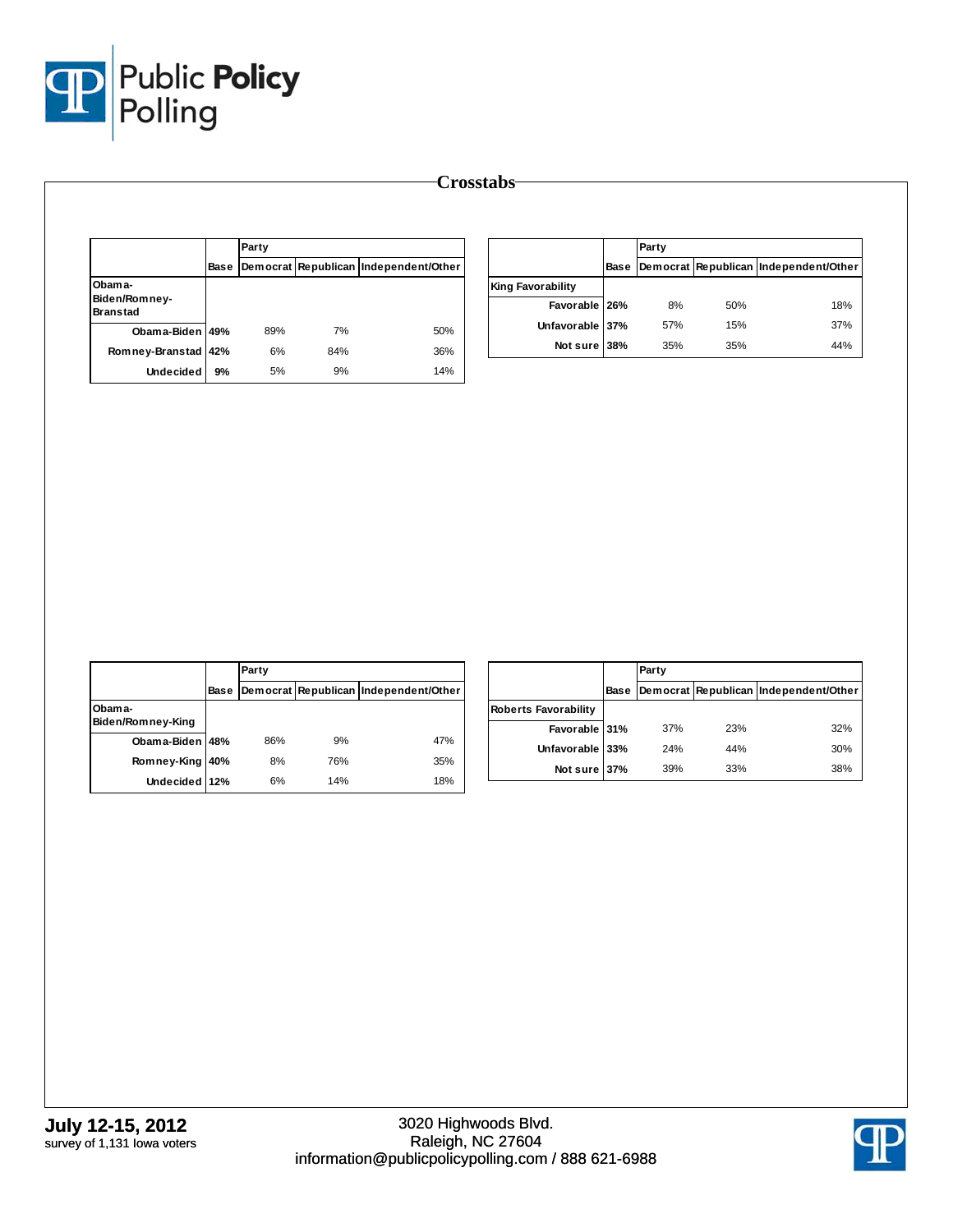

|                                           |      | Party |     |                                       |  |
|-------------------------------------------|------|-------|-----|---------------------------------------|--|
|                                           | Base |       |     | Democrat Republican Independent/Other |  |
| Agree/Disagree w/<br><b>SC HCR Ruling</b> |      |       |     |                                       |  |
| Agree 41%                                 |      | 70%   | 10% | 42%                                   |  |
| <b>Disagree</b>                           | 46%  | 16%   | 81% | 41%                                   |  |
| Not sure 13%                              |      | 14%   | 9%  | 17%                                   |  |

|                                             |      | Party |     |                                       |  |  |
|---------------------------------------------|------|-------|-----|---------------------------------------|--|--|
|                                             | Base |       |     | Democrat Republican Independent/Other |  |  |
| Support/Oppose<br>Obama Immigration<br>Plan |      |       |     |                                       |  |  |
| Support 35%                                 |      | 66%   | 9%  | 30%                                   |  |  |
| Oppose 47%                                  |      | 18%   | 78% | 47%                                   |  |  |
| Not sure 17%                                |      | 16%   | 13% | 23%                                   |  |  |

|              |             | Party |       |                                       |
|--------------|-------------|-------|-------|---------------------------------------|
|              | <b>Base</b> |       |       | Democrat Republican Independent/Other |
| Obama's Age? |             |       |       |                                       |
| 35 to 39     | 3%          | 4%    | 2%    | 3%                                    |
| 40 to 44 21% |             | 20%   | 23%   | 20%                                   |
| 45 to 49     | 38%         | 37%   | 36%   | 42%                                   |
| 50 to 54 29% |             | 34%   | 28%   | 25%                                   |
| 55 to 59     | 2%          | 1%    | 3%    | 2%                                    |
| 60 to 64     | 1%          | $0\%$ | 1%    | 0%                                    |
| 65 to 69     | 1%          | 1%    | 0%    | 1%                                    |
| 70 to 74     | 0%          | 0%    | $0\%$ |                                       |
| Not sure     | 4%          | 2%    | 5%    | 6%                                    |

|               |      | Party |     |                                       |
|---------------|------|-------|-----|---------------------------------------|
|               | Base |       |     | Democrat Republican Independent/Other |
| Romney's Age? |      |       |     |                                       |
| 35 to 39      | 1%   | 1%    | 2%  | 1%                                    |
| 40 to 44      | 4%   | 3%    | 5%  | 3%                                    |
| 45 to 49 11%  |      | 10%   | 12% | 13%                                   |
| 50 to 54 23%  |      | 19%   | 27% | 22%                                   |
| 55 to 59      | 131% | 33%   | 29% | 32%                                   |
| 60 to 64      | 17%  | 21%   | 15% | 13%                                   |
| 65 to 69      | 7%   | 7%    | 6%  | 9%                                    |
| 70 to 74      | 0%   | $0\%$ | 1%  | 1%                                    |
| Not sure      | 5%   | 6%    | 4%  | 7%                                    |

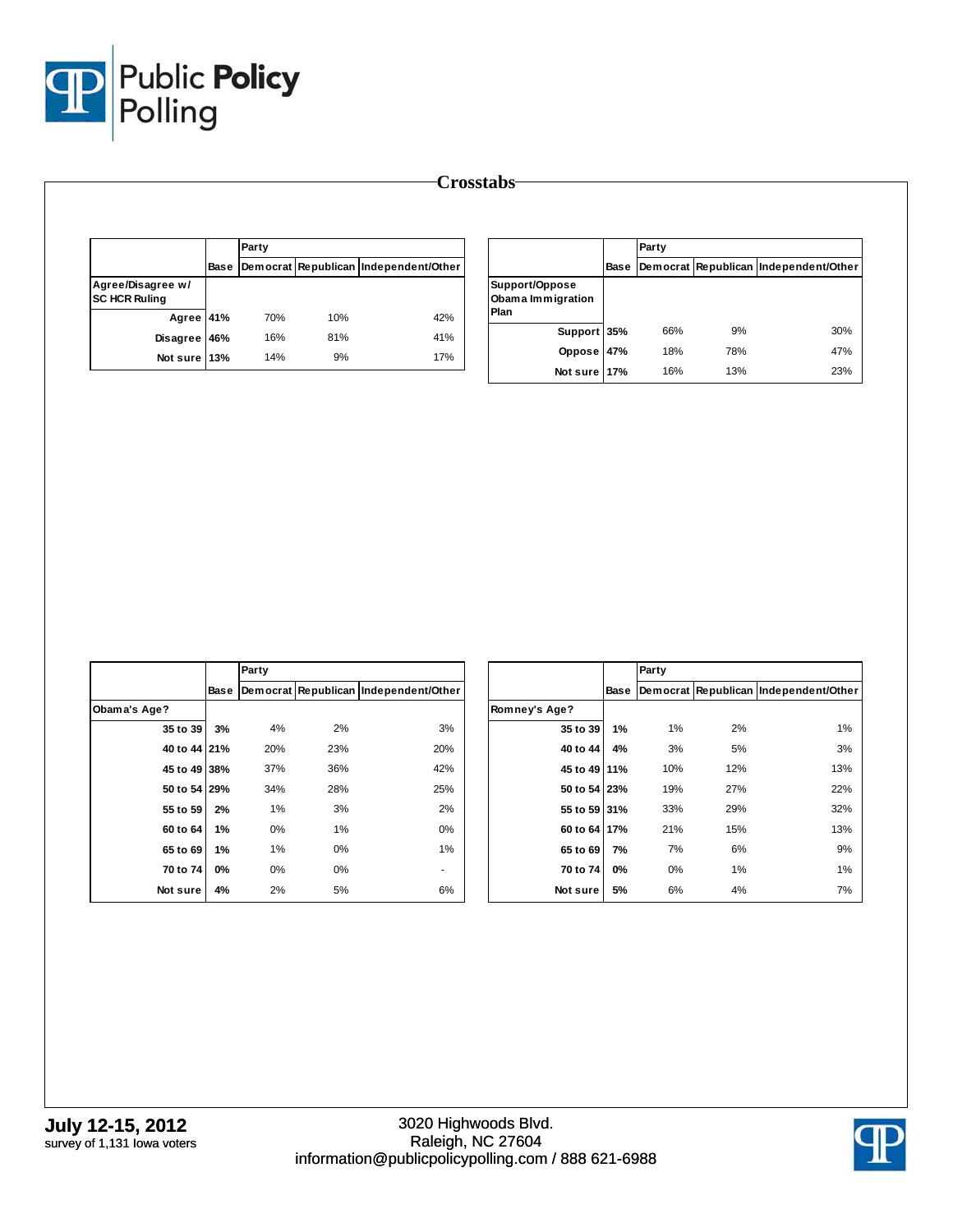

|                       | Race             |     |
|-----------------------|------------------|-----|
|                       | Base White Other |     |
| Obama Approval        |                  |     |
| Approve 47% 47% 47%   |                  |     |
| Disapprove $49\%$ 49% |                  | 48% |
| Notsure l             | 4% 4%            | 5%  |

|                              |    | Race             |    |
|------------------------------|----|------------------|----|
|                              |    | Base White Other |    |
| <b>Romney Favorability</b>   |    |                  |    |
| <b>Favorable 37%</b> 37% 37% |    |                  |    |
| Unfavorable 55% 55% 54%      |    |                  |    |
| Not sure                     | 8% | - 8%             | 9% |

|                      |     | Race             |     |
|----------------------|-----|------------------|-----|
|                      |     | Base White Other |     |
| Obama/Romney         |     |                  |     |
| Barack Obama 48% 48% |     |                  | 48% |
| <b>Mitt Romney</b>   | 43% | 43%              | 43% |
| <b>Undecided</b>     | 9%  | 9%               | 9%  |

|                          | Race |                  |
|--------------------------|------|------------------|
|                          |      | Base White Other |
| <b>Branstad Approval</b> |      |                  |
| Approve 45% 45% 46%      |      |                  |
| Disapprove 43% 43% 41%   |      |                  |
| Not sure 12% 12% 13%     |      |                  |

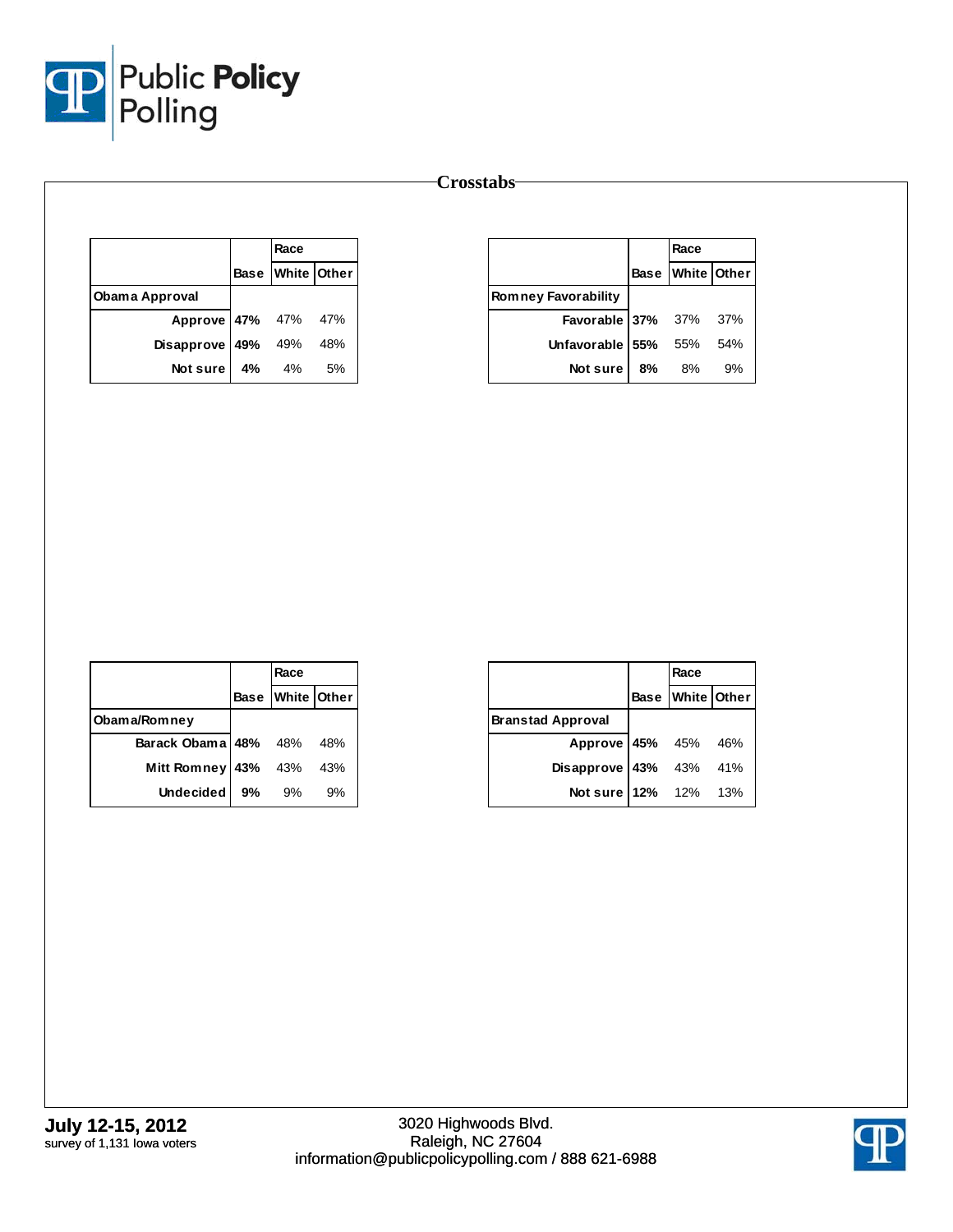

|                                            |    | Race             |    |
|--------------------------------------------|----|------------------|----|
|                                            |    | Base White Other |    |
| Obama-<br>Biden/Romney-<br><b>Branstad</b> |    |                  |    |
| <b>Obama-Biden 49%</b> 48% 51%             |    |                  |    |
| Romney-Branstad 42% 42% 41%                |    |                  |    |
| Undecided                                  | 9% | 9%               | 8% |

|                            | Race             |  |
|----------------------------|------------------|--|
|                            | Base White Other |  |
| <b>King Favorability</b>   |                  |  |
| Favorable 26% 25% 30%      |                  |  |
| Unfavorable $37\%$ 36% 39% |                  |  |
| Not sure 38% 39% 31%       |                  |  |

|                              | Race             |       |
|------------------------------|------------------|-------|
|                              | Base White Other |       |
| Obam a-<br>Biden/Romney-King |                  |       |
| Obama-Biden $ 48\%$ 48%      |                  | 49%   |
| Romney-King   40% 40%        |                  | - 39% |
| Undecided $12\%$ 12%         |                  | 12%   |

|                              | Race |                  |
|------------------------------|------|------------------|
|                              |      | Base White Other |
| <b>Roberts Favorability</b>  |      |                  |
| <b>Favorable 31%</b> 31% 28% |      |                  |
| Unfavorable $33\%$ 31% 45%   |      |                  |
| Not sure 37% 38% 27%         |      |                  |

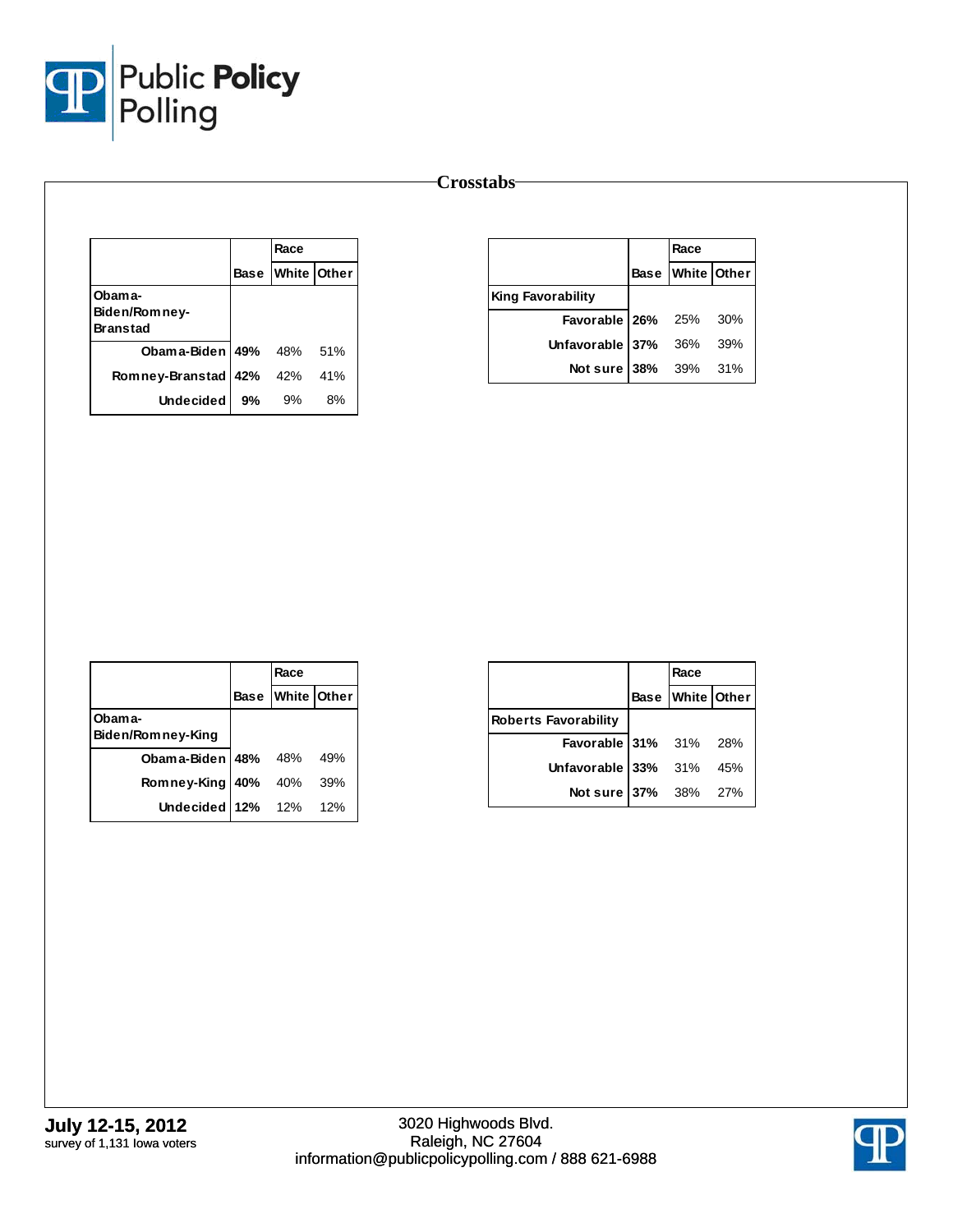

|                                           |                   | Race             |    |
|-------------------------------------------|-------------------|------------------|----|
|                                           |                   | Base White Other |    |
| Agree/Disagree w/<br><b>SC HCR Ruling</b> |                   |                  |    |
|                                           | Agree 41% 41% 40% |                  |    |
| Disagree 46% 45% 51%                      |                   |                  |    |
| Not sure   13% 14%                        |                   |                  | 9% |

|                                             | Race                    |     |
|---------------------------------------------|-------------------------|-----|
|                                             | <b>Base White Other</b> |     |
| Support/Oppose<br>Obama Immigration<br>Plan |                         |     |
| Support 35% 36%                             |                         | 35% |
| Oppose 47%                                  | 46%                     | 56% |
| Not sure 17% 18%                            |                         | 9%  |

|                      |       | Race                    |     |
|----------------------|-------|-------------------------|-----|
|                      |       | <b>Base White Other</b> |     |
| Obama's Age?         |       |                         |     |
| 35 to 39 3% 3%       |       |                         | 7%  |
| 40 to 44 21% 21% 21% |       |                         |     |
| 45 to 49 38% 39%     |       |                         | 36% |
| 50 to 54 29% 30%     |       |                         | 23% |
| 55 to 59 2% 2% 2%    |       |                         |     |
| 60 to 64             |       | $1\%$ 1%                |     |
| 65 to 69             | $1\%$ | 0%                      | 3%  |
| 70 to 74             | 0%    | 0%                      | 1%  |
| Not sure             | 4%    | 4%                      | 7%  |

|                  |           | Race        |     |
|------------------|-----------|-------------|-----|
|                  | Base      | White Other |     |
| Romney's Age?    |           |             |     |
| 35 to 39         | 1%        | 1%          | 2%  |
| 40 to 44         | 4%        | - 3%        | 10% |
| 45 to 49   11%   |           | 11%         | 14% |
| 50 to 54 23% 24% |           |             | 17% |
| 55 to 59 31%     |           | 31%         | 31% |
| 60 to 64 17%     |           | 18%         | 8%  |
| 65 to 69         | 7%        | 7%          | 7%  |
| 70 to 74         | <b>0%</b> | $0\%$       | 3%  |
| Notsure          | 5%        | 5%          | 8%  |

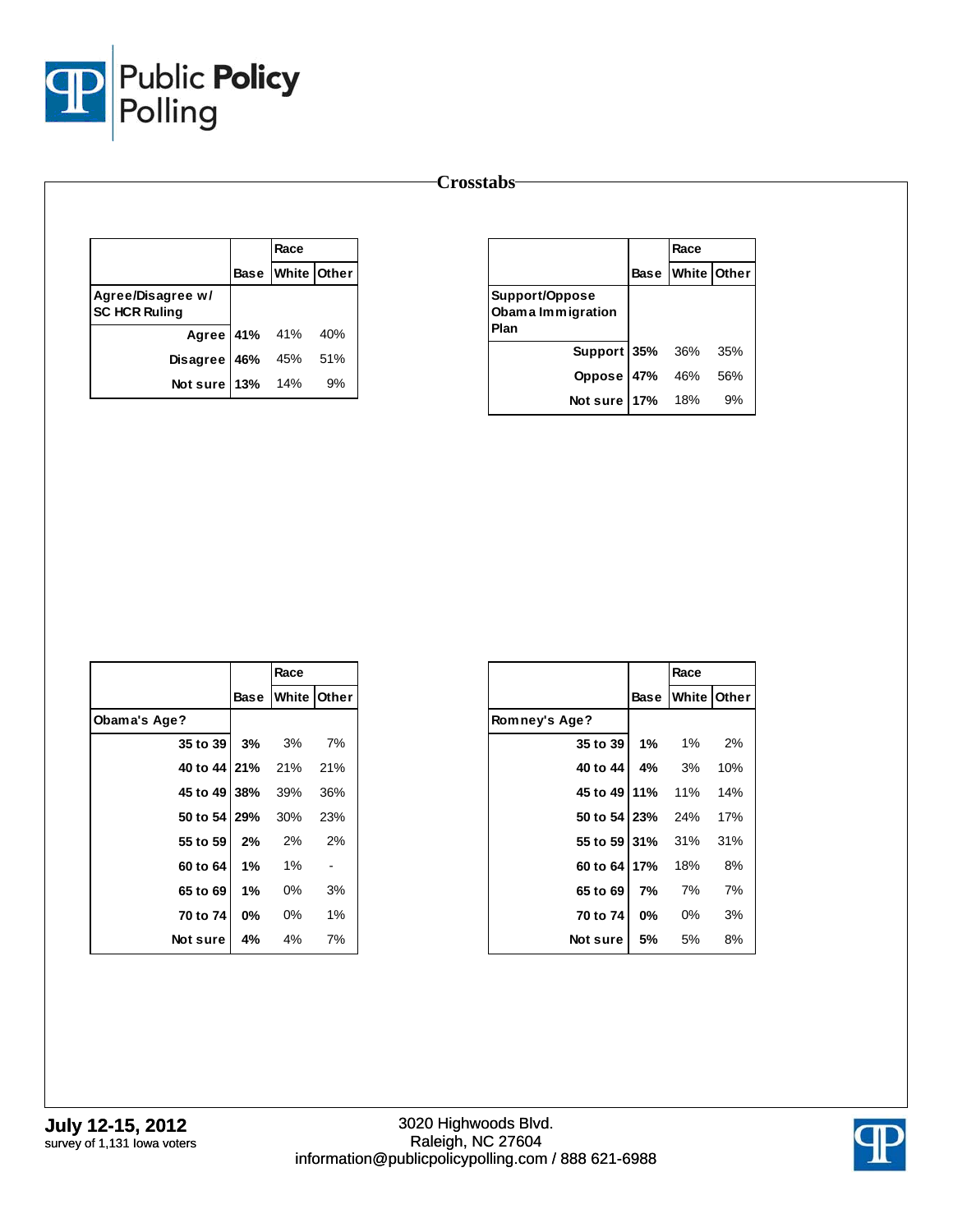

|                   |             | Age                    |               |       |                     |                            |             | Age                    |             |       |                     |
|-------------------|-------------|------------------------|---------------|-------|---------------------|----------------------------|-------------|------------------------|-------------|-------|---------------------|
|                   | <b>Base</b> | 18 <sub>to</sub><br>29 | $30$ to<br>45 | 46 to | Older<br>65 than 65 |                            | <b>Base</b> | 18 <sub>to</sub><br>29 | 30 to<br>45 | 46 to | Older<br>65 than 65 |
| Obama Approval    |             |                        |               |       |                     | <b>Romney Favorability</b> |             |                        |             |       |                     |
| Approve 47%       |             | 52%                    | 41%           | 49%   | 45%                 | Favorable 37%              |             | 31%                    | 39%         | 37%   | 37%                 |
| Disapprove $ 49%$ |             | 45%                    | 56%           | 46%   | 50%                 | Unfavorable 55%            |             | 67%                    | 51%         | 55%   | 52%                 |
| Not sure          | 4%          | 3%                     | 3%            | 4%    | 5%                  | Not sure                   | 8%          | 2%                     | 10%         | 8%    | 11%                 |

|                                |      | Age                  |                            |                     |
|--------------------------------|------|----------------------|----------------------------|---------------------|
|                                | Base |                      | 18 to 30 to 46 to 29 45 65 | Older<br>65 than 65 |
| Obama/Romney                   |      |                      |                            |                     |
| Barack Obama   48% 53% 42% 50% |      |                      |                            | 46%                 |
| Mitt Romney   43% 34% 47% 43%  |      |                      |                            | 45%                 |
| <b>Undecided</b>               |      | <b>9%</b> 12% 12% 7% |                            | 9%                  |

|                            |             | Age  |                   |       |                     |
|----------------------------|-------------|------|-------------------|-------|---------------------|
|                            | <b>Base</b> | 29 I | 18 to 30 to<br>45 | 46 to | Older<br>65 than 65 |
| <b>Branstad Approval</b>   |             |      |                   |       |                     |
| Approve 45% 43% 45% 44%    |             |      |                   |       | 47%                 |
| Disapprove 43% 41% 42% 44% |             |      |                   |       | 43%                 |
| Not sure 12% 16% 13% 12%   |             |      |                   |       | 10%                 |

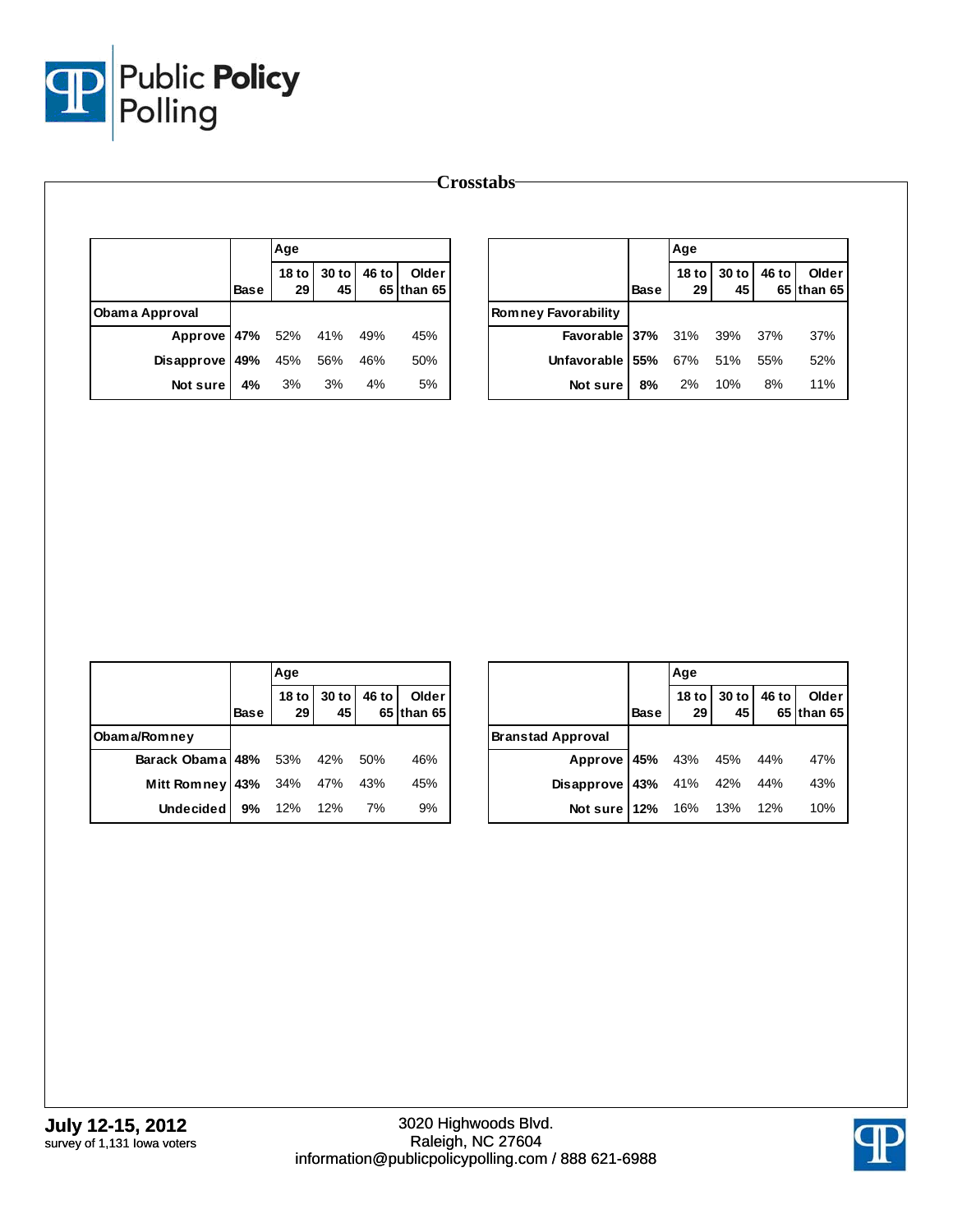

|                                  |             | Age                    |             |       |                     |                          |             | Age           |             |       |                     |
|----------------------------------|-------------|------------------------|-------------|-------|---------------------|--------------------------|-------------|---------------|-------------|-------|---------------------|
|                                  | <b>Base</b> | 18 <sub>to</sub><br>29 | 30 to<br>45 | 46 to | Older<br>65 than 65 |                          | <b>Base</b> | $18$ to<br>29 | 30 to<br>45 | 46 to | Older<br>65 than 65 |
| Obama-                           |             |                        |             |       |                     | <b>King Favorability</b> |             |               |             |       |                     |
| Biden/Romney-<br><b>Branstad</b> |             |                        |             |       |                     | <b>Favorable</b>         | 26%         | 17%           | 22%         | 27%   | 34%                 |
| Obama-Biden   49%                |             | 52%                    | 42%         | 52%   | 47%                 | Unfavorable 37%          |             | 38%           | 35%         | 36%   | 38%                 |
| Romney-Branstad 42%              |             | 38%                    | 50%         | 40%   | 41%                 | Not sure $38%$           |             | 45%           | 44%         | 37%   | 28%                 |
| Undecided                        | 9%          | 10%                    | 8%          | 8%    | 12%                 |                          |             |               |             |       |                     |

|                             |             | Age         |                                |       |                     |
|-----------------------------|-------------|-------------|--------------------------------|-------|---------------------|
|                             | <b>Base</b> | 29          | 18 to 30 to<br>45 <sup>1</sup> | 46 to | Older<br>65 than 65 |
| Obama-<br>Biden/Romney-King |             |             |                                |       |                     |
| Obama-Biden $148\%$ 48% 45% |             |             |                                | 50%   | 47%                 |
| Romney-King                 |             | 40% 36% 44% |                                | 40%   | 38%                 |
| Undecided 12% 16% 12%       |             |             |                                | 10%   | 15%                 |

|                                  |             | Age                    |             |       |                     |
|----------------------------------|-------------|------------------------|-------------|-------|---------------------|
|                                  | <b>Base</b> | 18 <sub>to</sub><br>29 | 30 to<br>45 | 46 to | Older<br>65 than 65 |
| <b>Roberts Favorability</b>      |             |                        |             |       |                     |
| <b>Favorable 31%</b> 28% 31% 31% |             |                        |             |       | 32%                 |
| Unfavorable 33% 29% 34% 34%      |             |                        |             |       | 32%                 |
| <b>Not sure 37%</b> 43% 35% 35%  |             |                        |             |       | 36%                 |